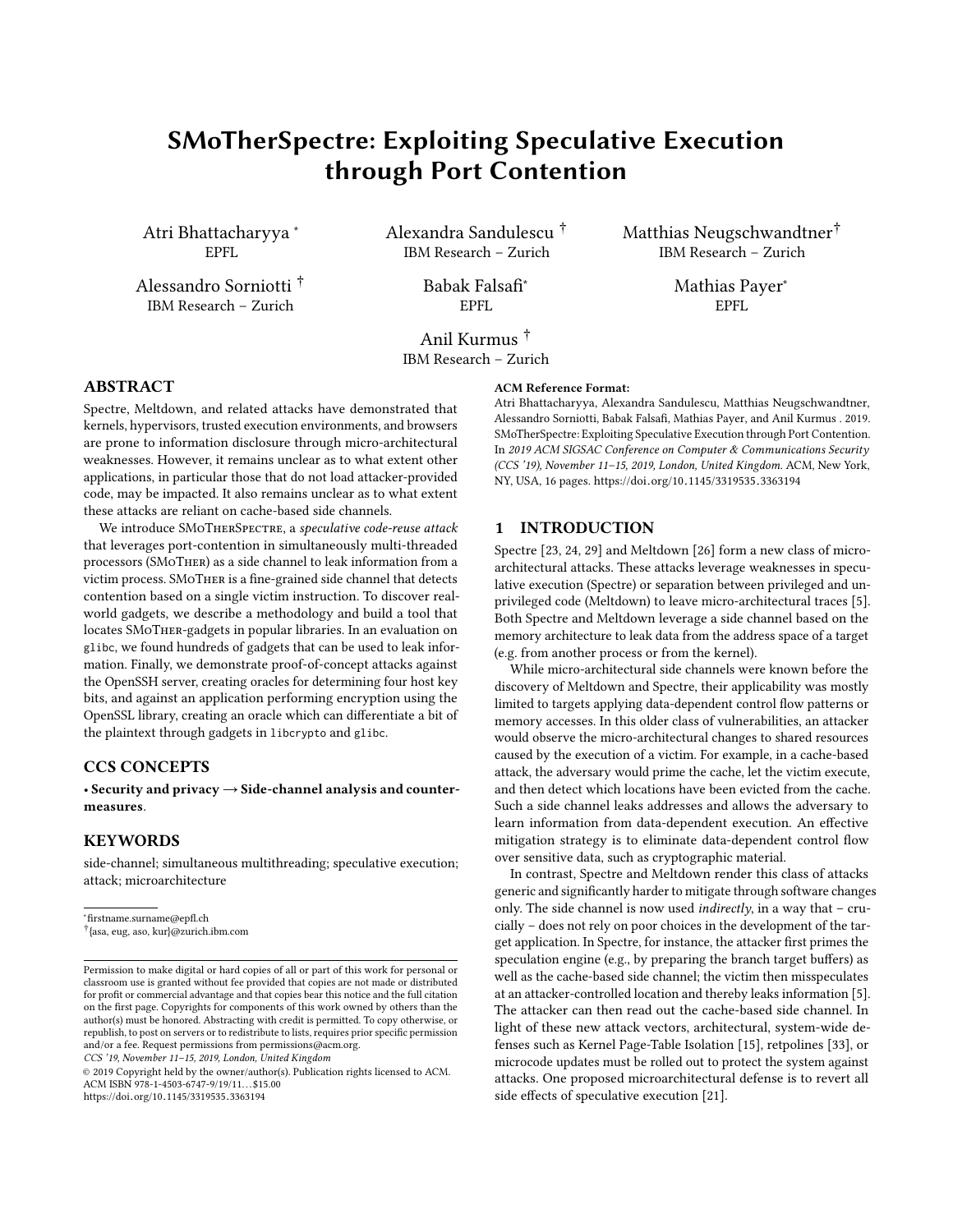One mitigating factor is that so far, with the exception of Netspectre-AVX [\[29\]](#page-13-2), all existing attacks rely on side channels that are invariably cache-based to read out information. This in turn requires the presence of specific gadgets in the victim, which are often hard to find. Consider the example of Branch Target Injection (BTI), the technique used in Spectre v2 [\[23\]](#page-13-0): in the initial exploit, no suitable gadget was identified in the kernel. The attack was successful because it redirected speculative control flow to externally provided code, in the form of eBPF kernel code. This observation justifies why mitigations such as retpoline are not employed at large by user-space programs.

In this paper, we show that speculation attacks (e.g., through branch target injection) can leak arbitrary secrets from generic user-space programs through a side channel that is not based on the memory architecture. In particular, we show that branch target injection can be used on existing program code, without requiring the injection of attacker code. To this end, we first show that port contention can be used as a powerful side channel when executing with simultaneous multi-threading (SMoTher). We then exploit port contention as a side channel to transmit information during speculative execution (SMoTherSpectre). This shows that, because the transmission occurs before speculative execution ends, reverting side effects of speculative execution would not be sufficient as a defense. Finally, we show how suitable portions of code can be found in target binaries automatically.

Other related work has looked at execution-unit-sharing as a side channel [\[1,](#page-13-8) [2,](#page-13-9) [11,](#page-13-10) [35\]](#page-13-11). Portsmash [\[2\]](#page-13-9), concurrently developed to our work, demonstrates that port sharing leaks code access patterns and successfully extracts secrets from a known vulnerable version of OpenSSL. We are, however, the first to characterize this side channel and leverage it for a speculative execution attack, providing a full working proof of concept that leaks data from an up-to-date OpenSSL version. Further, we attack the OpenSSH server, leaking bits from the host's RSA key.

This paper makes the following contributions:

- A precise characterization of the port-contention side channel (SMoTher);
- A speculative execution attack (SMoTherSpectre) that demonstrates the suitability of non-cache-based side channels to leak information. We show an end-to-end attack using speculation based on BTI by combining it with the port contention side channel;
- An automated technique to find target speculative gadgets in programs; and
- Real world attacks where we target BTI gadgets in the OpenSSH server and in the latest version of OpenSSL, along with a SMoTher gadget from the libc.

## 2 BACKGROUND

The work in this paper relies on the complex interplay between software and hardware. In the following, we provide the background information necessary to understand SMoTher and SMoTherSpec-TRE.

CPU Microarchitecture. A modern CPU is typically split into two main components: the frontend and the backend (or execution engine). The frontend predicts where to fetch instructions from

<span id="page-1-0"></span>

Figure 1: Instructions from the window are scheduled to ports shared by sets of execution units. A single instruction may be scheduled per port per cycle.

and creates a program-order stream of instructions to be executed by the backend. The instructions are either decoded and executed "as-is" in RISC ISAs (e.g., IBM POWER or ARM) or broken down into RISC-like instructions called  $\mu$ ops in CISC ISAs (e.g., x86 or IBM Z). For brevity we refer to all instructions executed by the backend as  $\mu$ ops. Once fetched and decoded, the  $\mu$ ops are placed in an instruction window (also referred to as issue queue or reservation stations) to be scheduled and dispatched to execution units when their operands are ready. Every cycle, the scheduler searches the instruction window to identify which µops are ready for execution and which execution unit is available to dispatch them to.  $\mu$ ops can execute out of program order (e.g., a later  $\mu$ op in program order can execute earlier) if their operands are ready and a relevant execution unit is available. Ideally, all execution units would be designed to handle every type of operation to maximize throughput. In practice, execution units are specialized and only the more commonly used ones are replicated. A group of execution units share a port, indicating their availability in a given cycle. Contention for a port leads to delays in execution. [Figure 1](#page-1-0) demonstrates scheduling instructions from an execution window containing three  $\mu$ ops, where contention for port 3 prevents the second  $\mu$ op from being scheduled in the same cycle as the other two.

Speculative Execution. Because the stream of  $\mu$ ops is predicted but is not guaranteed to execute, complete and make its state visible to software, the backend also contains a re-order buffer that commits the state of each completed  $\mu$ op in program order to the software visible structures (i.e., register file and memory). This execution of µops is speculative because the frontend may have mispredicted the direction and/or the target address of a branch operation. Upon misprediction, the pipeline flushes all  $\mu$ ops in the re-order buffer and restarts fetching and decoding µops. While executing on the mispredicted path, the processor accesses the cache hierarchy leaving side-effects which lead to cache-based side channels even though the values accessed are discarded and do not impact the executing software.

Simultaneous Multithreading. Out-of-order processors provision a large fraction of silicon area to mechanisms that exploit speculation and parallelism in execution. While these mechanisms are designed for peak parallelism, most structures (e.g., execution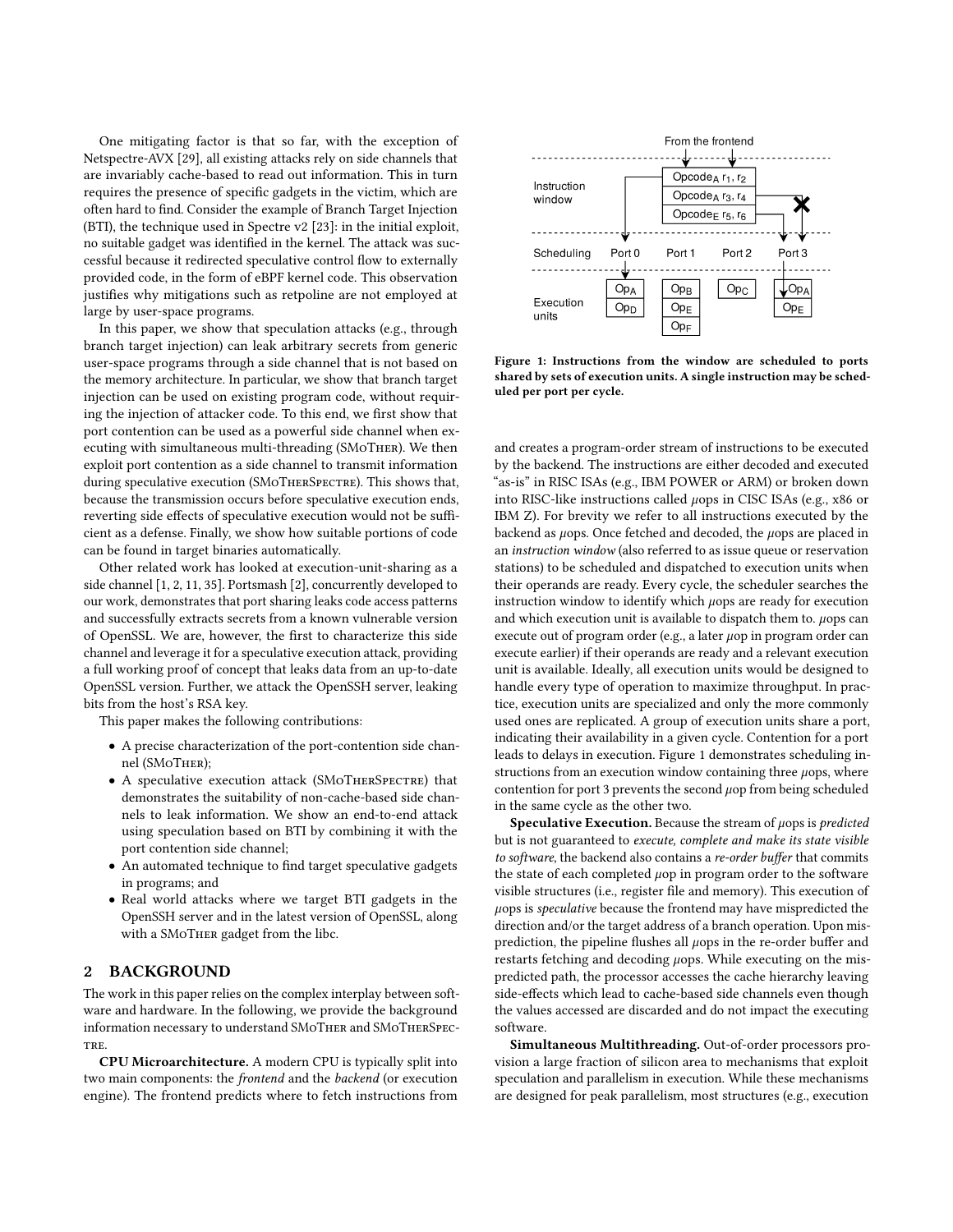units, branch tables, physical registers, instruction window, re-order buffer) remain underutilized on average. Simultaneous MultiThreading (SMT) is a technique to improve utilization of these structures by allowing µops from multiple threads (e.g., two in x86 and eight in IBM POWER) to execute simultaneously on a single core. Individual SMT threads maintain their own architectural state, but share many microarchitectural structures in the processor pipeline simultaneously. SMT (or HyperThreading as Intel brands its implementation) is entirely transparent to software to which a single core appears as multiple logical cores. Besides the execution units, physical registers and instruction window, it is an implementation's choice as to which other structures SMT threads share. Experiments have proven that the branch predictor can be shared between hyperthreads [\[6,](#page-13-12) [18\]](#page-13-13) on Intel CPUs.

Speculative Execution Attacks. Speculative execution can be exploited by priming the branch predictor with sufficient history such that it is tricked into predicting the wrong target for a branch. Because branch direction history (i.e., taken or not taken) is a shared resource, an attacking process can prime the branch predictor of its victim. Similarly, a branch target buffer predicting the target address for a branch can be primed by an attacking process. This works for both conditional branches as well as indirect branches. In a conditional branch, such as an array-size check in Spectre V1, the CPU can be tricked into speculatively executing an outof-bounds array access in spite of the failing length check. If the target address of the length check is not in the cache then the memory fetch will take longer than the following speculatively executed instructions. In an indirect branch, the CPU can be tricked into speculatively executing arbitrary code in a victim process by providing a malicious branch history through a temporally or spatially (in the case of SMT) co-located attacker process. We discuss related work in [Section 7.](#page-11-0)

Cache-timing Side Channel. Speculative execution attacks, such as Spectre, exploit the fact that a speculatively executed and then discarded operation does have side effects on the microarchitectural state, even if it has none on the architectural state. For example, an instruction that operates on a value stored in memory will need to fetch that value and cause the corresponding memory region to be pulled into the cache. The side-effect that the memory region is now cached is not undone when the instruction is discarded instead of retired, and can be measured using cache side channels. For example, in Spectre V1 the victim code uses two dependent array lookups, where the result of the lookup of the first array is used as an index into the second array. This index can be leaked by measuring access times to the second array through a flush and reload attack. By ensuring that the second array has been flushed from the cache before the victim code executes, and measuring the access times afterwards, only the lookup of the index that has been used by the victim code will be significantly faster.

## 3 SMOTHER

In this section, we describe and evaluate SMoTher, a side channel based on port-contention, present in SMT architectures. SMoTher is based on the following observation: two co-located (i.e., running on the same physical core) hardware threads of execution share execution units. Instructions that are scheduled to execute on the same execution port will contend for the available resources. We show how this contention can be measured, at first in a coarsegrained way, i.e., with large sequences of instructions scheduled on the same port on both threads, and then in a fine-grained way, i.e., with minimal sequences of instructions. The result is that an unprivileged attacker process can detect whether a co-located victim process is running an instruction on a given port.

#### 3.1 Ideal covert channel

In this experiment, we demonstrate port contention between two threads running simultaneously on the same physical core and describe how it can be measured in ideal conditions.

3.1.1 Experiment design. Executing instructions that occupy a specific port and measuring their timing enables inference about other instructions executing on the same port. We first choose two instructions, each scheduled on a single, distinct, execution port. One thread runs and times a long sequence of single  $\mu$ op instructions scheduled on port a, while simultaneously the other thread runs a long sequence of instructions scheduled on port b. We expect that, if  $a = b$ , contention occurs and the measured execution time is longer compared to the  $a \neq b$  case.

3.1.2 Experimental setup. We run experiments on an Intel Core i7-6700K CPU running Ubuntu 16.04.4 stock kernel, version 4.15.0. Both attacker and victim are pinned to different hardware threads on the same physical core. The CPU governor is set to Performance for a constant clock frequency. The "performance" state is configured below the turbo frequency range to lower non-deterministic factors in the environment. Apart from these changes, all other settings are kept to their defaults. Most notably, speculative-executionrelated mitigations are left enabled.

In the measuring thread, we execute and time a sequence of 1,200 shl, a single  $\mu$ op instruction that executes on port 0 or port 6, which we denote port 06, on this CPU. The colocated thread runs a sequence of either 1,200 shl or popcnt instructions: the shl instructions directly contend for port 06 while the popcnt instructions will introduce no contention as they execute only on port 1. Instructionto-port mappings are available through reverse engineering [\[10\]](#page-13-14) or the Intel Architecture Code Analyzer (IACA) tool.

3.1.3 Results and discussion. We report averages over 10,000 runs, together with a 95%-confidence interval calculated using the Student's t-distribution. The experiment successfully demonstrates that port contention occurs and that the SMoTher side channel can be used to extract information, as we can see in [Table 1.](#page-3-0) Indeed, the run time of the contention experiment is about twice of the non-contended one. This indicates that port contention is likely the main bottleneck in this experiment.

This result shows how SMoTher can be used as a reliable covert communication channel between two co-located threads. However, as this experiment requires precisely choosing the type and number of instructions running in one of the two threads, it is yet unclear if port contention may serve as a practical side channel. We explore this aspect in the next section.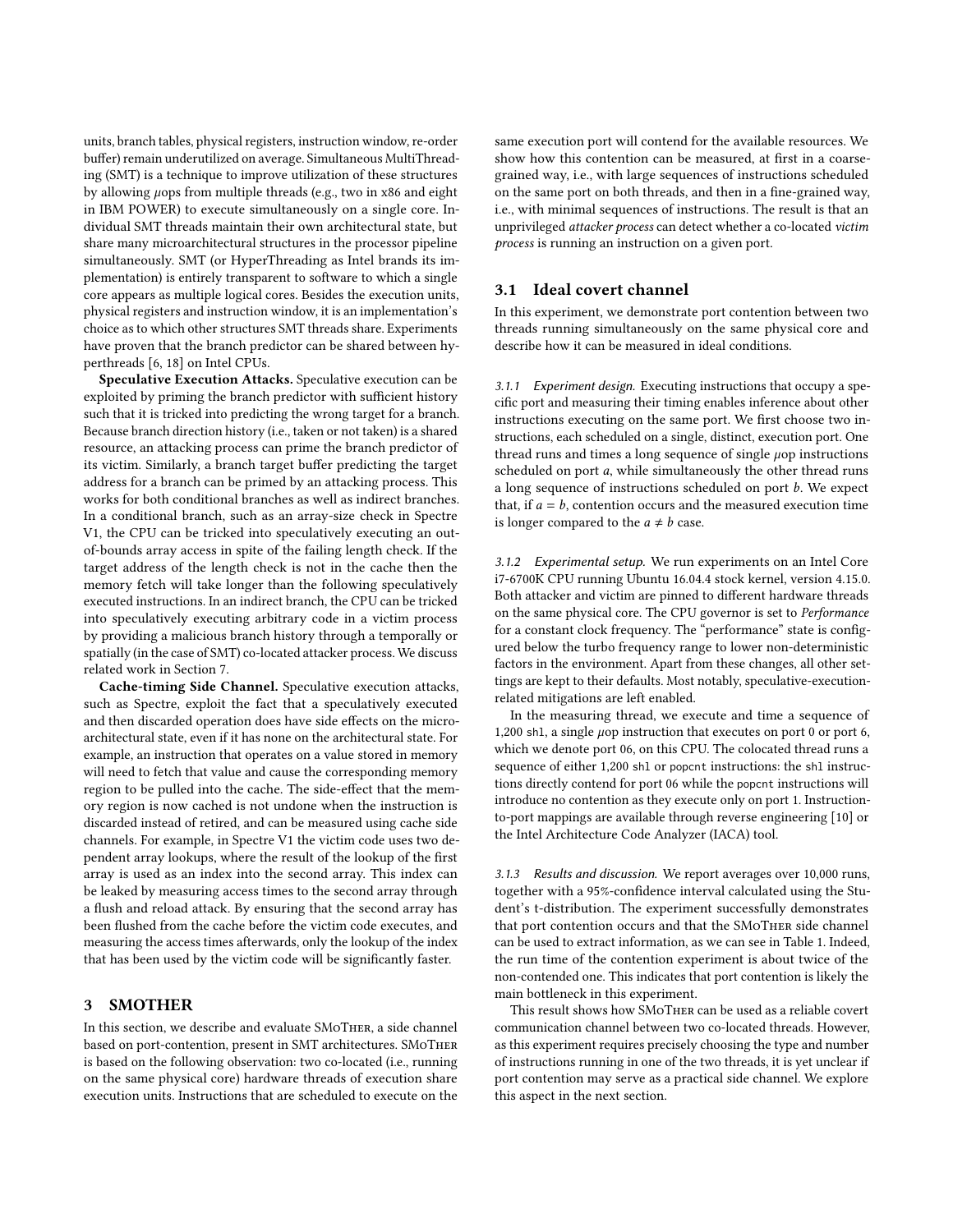<span id="page-3-0"></span>

| Experiment         | Execution Time (cycles) |
|--------------------|-------------------------|
| Port contention    | $1214 \pm 67$           |
| No port contention | $674 \pm 13$            |

Table 1: Port contention covert channel: a thread running a long sequence of port 06 instructions is twice as slow when a co-located thread executes a long sequence of port 06 instructions, when compared to a co-located thread executing a long sequence of port-1 only instructions

## <span id="page-3-1"></span>3.2 Characterization of the side channel

We now analyse whether SMoTher is effective as a side channel for distinguishing realistic sequences of instructions on a simultaneously executing, co-located victim process. Specifically, we want to explore whether an attacker can distinguish between the different sequences of instructions from a known set which the victim may run. To encapsulate this property of the set, we define the term SMoTher-differentiability.

SMoTher differentiability. Let us consider that the victim runs one sequence out of a set  $V = \{V_0, V_1, ...\}$ . The attacker is allowed to craft any sequence of instructions A and time multiple iterations of A running concurrently with the victim. If the attacker can infer which sequence  $V_i \in V$  the victim was running based on its timing measurements, the sequences in  $V$  are said to be SMoTHERdifferentiable. On its part, the attacker has a-priori knowledge of what timing to expect when A runs concurrently with each of  $V_i \in$ V. It can use experiments in a similar, but controlled, environment to generate this knowledge. Further, the attacker is allowed to use any statistical test or metric to make its decision. Examples of such metrics include the mean or the median of the timings, or their distribution.

In experiments in later sections of this paper, we shall establish various pairs of sequences to be SMoTher-differentiable. After collecting attacker timings distributions for each victim sequence in our controlled environment, we shall use the Student's t-test to establish statistical difference between them with at-least 95% confidence. We argue that an attacker, in an adversarial scenario, can correlate its own timing distribution with either of the a-priori distributions to identify the victim sequence.

At its core, SMoTher-differentiability implies that the sequences in V have differing degrees of utilization on some specific port(s) and vice-versa. The attacker would ideally choose a sequence of instructions scheduled solely on these ports to maximize the chance of encountering different levels of contention across the different possible  $V_i$ . Through our experiments, we wish to explore how short<br>SMoTurn differentiable sequences can be and the ideal length of SMoTher-differentiable sequences can be and the ideal length of attacker sequences to differentiate them.

Experiment design and setup. In our first experiment, we consider a victim running sequences of either popcnt (port 1) or ror (port 06) and an attacker timing a sequence of popcnt. We vary the length of both attacker and victim sequences, and check for SMoTher-differentiability by noting the percentage change in mean execution time for the attacker. In a second experiment, the victim runs either cmovz (port 06) instructions or popcnt. In this case, the attacker times a sequence of bts (port 06) instructions with both operands as registers.

To run this experiment, an orchestrator process is used to fork the victim and attacker processes, and to set their core affinities so that they share a physical core. We require the execution of the target sequence in the victim to temporally overlap with the (timed) execution of the attacker sequence to assure port contention. Therefore, the processes use a synchronization barrier which ensures that any following instructions will be run concurrently. Thereafter, each process runs their respective sequence, using rdtscp to take timestamps at the beginning and end of each run. The timestamps tell us the number of cycles taken to execute the sequence and were used to also check that the executions were properly synchronized. Atomic operations on variables in shared memory were used to implement the synchronization. We repeat this process to collect multiple timing samples.

In this set of experiments, we keep the same hardware and OS configuration as used in the covert channel experiment, while precisely controlling the synchronization of threads through the additional instrumentation described above.

Results. [Figure 2](#page-4-0) plots the average difference in attacker execution time between the two sequences of victim instructions for each experiment. The length of the sequence for the victim was taken from the set {1, <sup>4</sup>, <sup>8</sup>, <sup>16</sup>, <sup>32</sup>} while the attacker sequence varied in length between one and 100 instructions.

Our measurements confirm that timing short sequences of instructions is feasible: for a vast majority of sequence-length combinations the victim sequences were SMoTher-differentiable using the Student's t-test on the attacker's running time distributions. While timing popcnt, 83% of all combinations plotted in [Figure 2a](#page-4-0) showed significant differences in means between the victim's sequences of popcnt and ror.

The measured differences vary from close to 0% to 40%. Longer sequences of instructions in the victim lead to higher differences and less variability in measurements. Only 48% of popcnt measurements with sequence of 1 victim instruction are SMoTher-differentiable, as opposed to 83% for a sequence of 4, and 100% for a sequence of 32 victim instructions. This means that distinguishing a sequence of one victim instruction (max. 9% difference and more variability) is much harder than a sequence of 32 victim instructions (max. 38% difference and less variability).

We observe that there is an optimal number of attacker instructions to measure a victim instruction sequence of a given length, which increases with the number of victim instructions: from 10 attacker instructions for one victim instruction to 45 instructions for 32 victim instructions. This is explained by the following observations: contention for longer instruction sequences in the attacker is easier to time, since attacker and victim sequences are more likely to overlap. This effect fades when the attacker sequence becomes significantly longer than the victim's, at which point only a small portion of the executed instructions will contend, thereby leading to a smaller difference.

To show the breadth of possible SMoTher-differentiability results, we perform a second experiment, with a victim running instructions which may be scheduled to more than one port. Specifically, the victim runs either cmovz (port 06) or popcnt (port 1). The attacker times a sequence of bts instructions (port 06) to measure the contention on ports zero and six. [Figure 2b](#page-4-0) shows that multiport instructions are still SMoTher-differentiable. However, variance is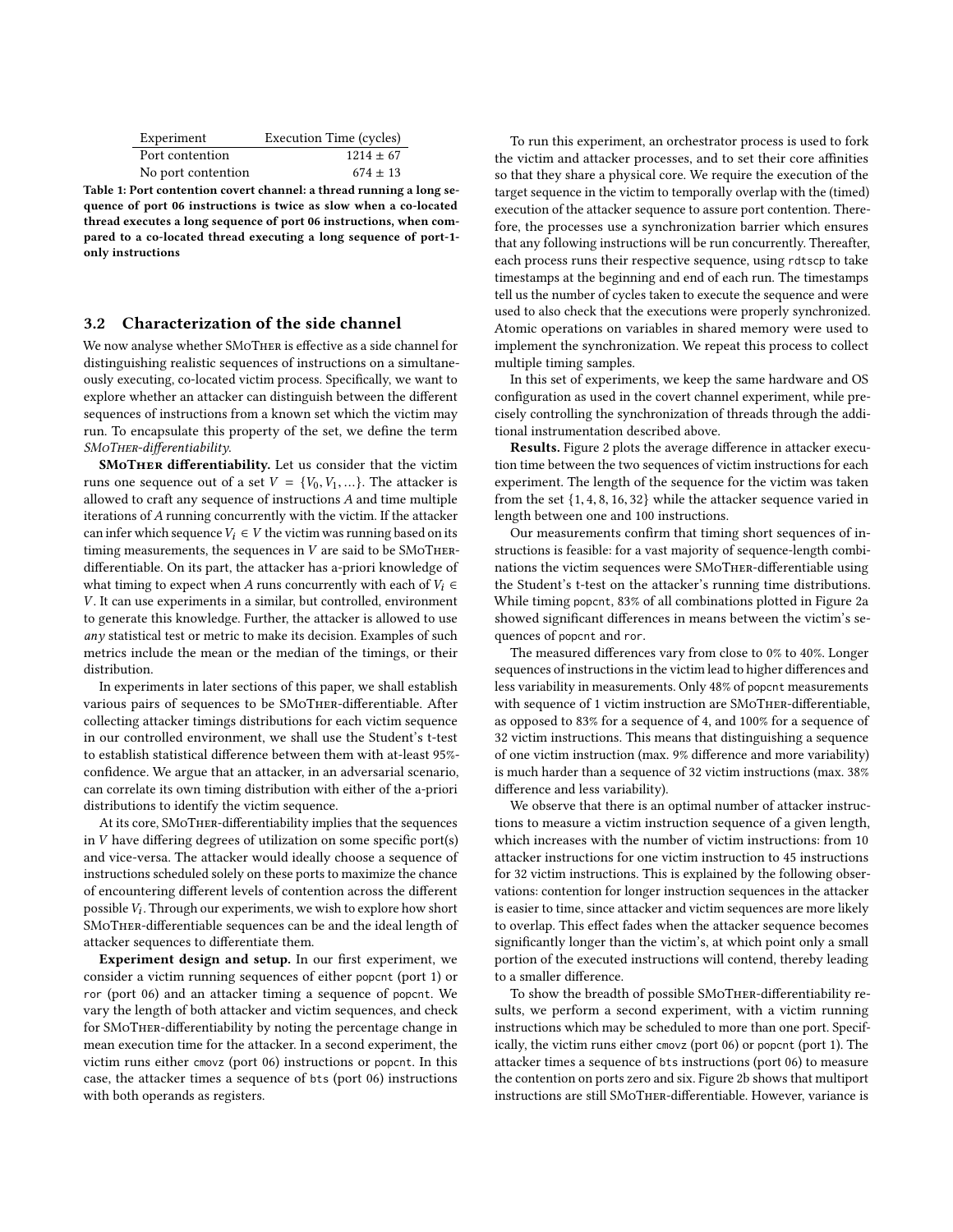<span id="page-4-0"></span>

(a) SMoTher attack using **popcnt** to detect if the co-located victim runs on port 1.



(b) SMoTher attack using **bts** to detect if the co-located victim runs on port 06.

Figure 2: SMoTher side channel characterization. Each data point represents the difference between the average execution time of the attacker thread, between the port contention scenario and the baseline. We do not plot the few data points where Student's t-test shows no statistically significant difference between both distributions at 95%-confidence. The data points for which the attacker runs fewer instructions than the victim are plotted in grey.

higher, and we notice a steeper cut-off point beyond the optimal number of attacker instructions. Indeed, intuitively, with more execution ports available, the instructions are less likely to contend. In practice, this means the attacker may need more runs to extract information, and the choice of the number of attacker instructions is more important than in the previous experiment. As in the previous experiment, we observe that the optimal number of attacker instructions increases with the number of victim instructions. Beyond this number, most experiments show lower SMoTher-differentiability, with most between 0 and 5%.

While our results show that the SMoTher side channel exists and can be measured even for a small sequence of instructions, we have noted a number of takeaways and pitfalls to avoid during measurements, namely:

- Synchronisation of the target code sequence in the victim and the timed code sequence in the attacker is extremely important, more so when the target code sequence in the victim is short;
- Pipeline bottlenecks other than port contention may occur and overshadow the side channel. One such example is readafter-write hazards;
- The CPU may eliminate the execution of some instructions based on their operands (one such case is zero idioms). This results in those operands not being executed, and removing contention;
- Some instructions (e.g., those from the SSE and AVX extensions) are subject to aggressive power-saving features on modern CPUs. This makes measuring port contention more difficult (and the power savings may in fact serve as its own side channel [\[29\]](#page-13-2) separately from SMoTher).

Finally, we note that practical instruction sequences are unlikely to be identical repeated instructions. However, this is not required for practical SMoTher side channels: it is only required that, among a sequence of instructions, they exercise different degees of port

pressure on the port that the attacker is measuring. We further expand on this idea in [Section 5](#page-7-0) for practical SMoTher-differentiable sequences.

## 4 SMOTHERSPECTRE

SMoTherSpectre is a speculative code-reuse attack technique which starts at an indirect jump on the victim's usual execution path. The attacker leverages Branch Target Injection (BTI) to "poison" the CPU's branch predictor such that when the victim's fetch unit asks for the target of the indirect jump, it is sent the address of a separate data-dependent conditional jump within the victim's binary with SMoTher-differentiable fall-through and target sequences. During the period of the speculative execution, the victim evaluates the condition and jumps to either the target or fall-through sequences. The attacker times a sequence of relevant instructions to identify which sequence is run on the victim (SMoTher), thereby inferring the outcome of the condition and learning some information about the victim's data.

SMoTherSpectre complements and extends existing attacks [\[5,](#page-13-4) [23,](#page-13-0) [24\]](#page-13-1) which use cache-based side channels to exfiltrate secrets. Using such channels implies that these exploits i) require the presence of special gadgets in the victim code, or the ability to inject them; and *ii*) depend on speculative execution leaving persistent, measurable microarchitectural side-effects.

Calls using function pointers in C/C++ are traditionally implemented by indirect calls in assembly. While exploitable indirect jumps are prevalent in most programs, the first observation limits the set of available gadgets for ultimately leaking secrets. This scarcity, along with the overheads of some software-only mitigations, justifies the use of user-space programs to not deploy countermeasures such as retpolines or STIBP by default. In contrast, SMoTher-differentiable gadgets are easily found (as we demonstrate in [Section 5\)](#page-7-0). Almost every conditional jump can be part of a SMoTher-gadget, requiring only its fall-through and target to be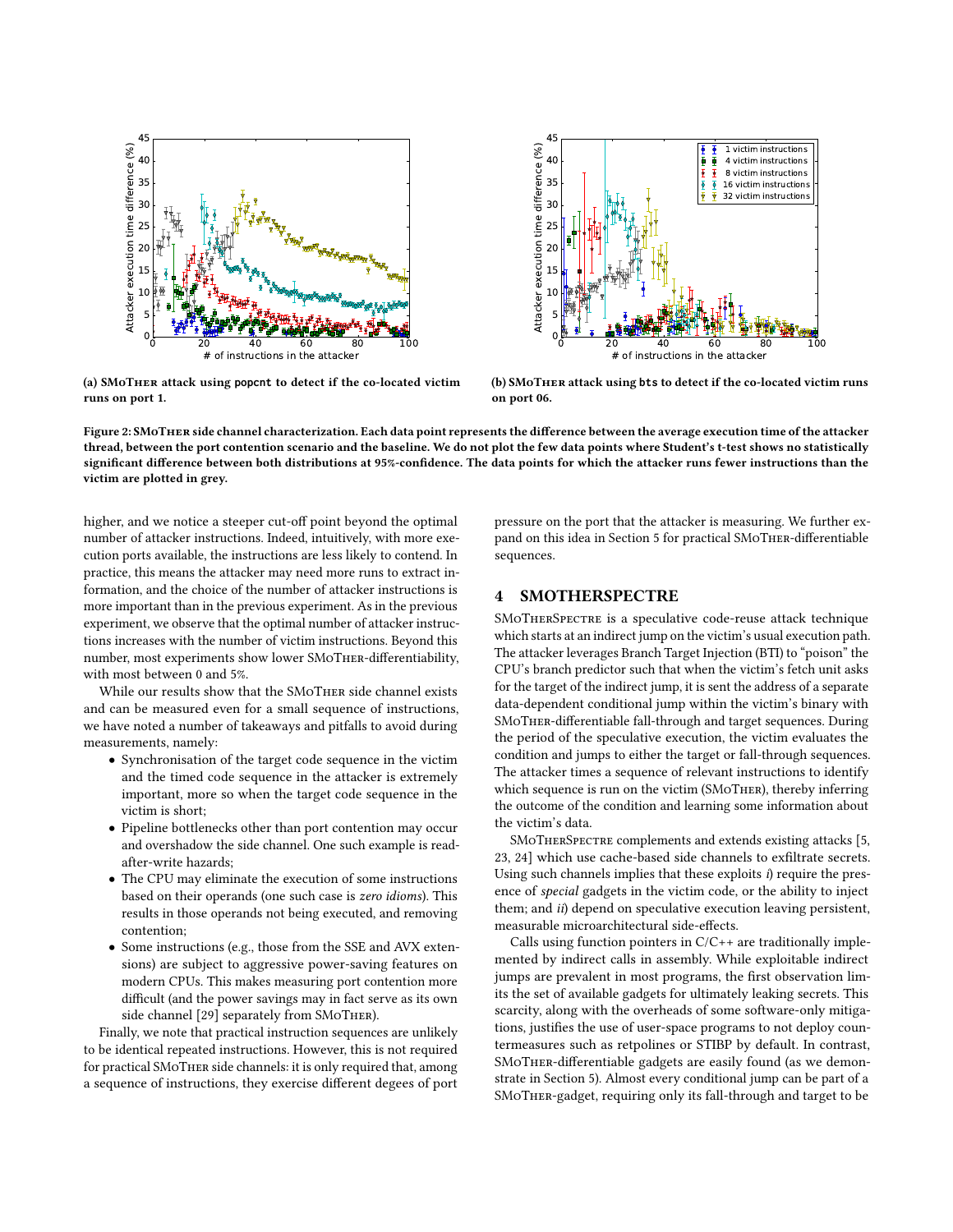<span id="page-5-0"></span>

Figure 3: Overview of the SMoTherSpectre components.

SMoTher-differentiable. For example, libcrypto from the OpenSSL library contains more than 12,000 readily usable gadgets.

The second observation has lead to the proposal of defenses that ensure that all changes to microarchitectural state be undone [\[21\]](#page-13-7). However, the port-contention based side-channel persists even if the CPU were able to perform a perfect roll-back of changes caused by non-retired instructions. The very fact that instructions are speculatively executed remains a measurable quantity. These characteristics allow SMoTherSpectre to present a more powerful avenue of attack.

In this section, we first present the attacker model and objectives for SMoTherSpectre. We then explain the basic premise of the attack, the conditions required and how we ensure these are met in our proof-of-concept. We then present a characterization of the SMoTherSpectre side channel. Finally, we discuss the characteristics of some SMoTher-gadgets we found in common system libraries, and what information they may be used to leak.

#### 4.1 Attacker model

The objective of a SMoTherSpectre adversary is to extract secret information from a victim process and we make the following assumptions about the attacker:  $i$ ) they control code in a process co-located with the victim process; ii) they can launch branch target injection attacks.

The first assumption is justified: if the attacker can execute code on the same machine of the victim, the scheduler may schedule the attacker and victim on two different threads of the same physical core. An example of such colocation may exist in public cloud offerings where compute resources are shared at a fine granularity between tenants: for IaaS, virtual cores for different customers may map to the same physical core, for PaaS/SaaS processes for different tenants may be similarly scheduled [\[4,](#page-13-15) [13\]](#page-13-16).

Existing mitigations against BTI include software (retpolines) and a set of hardware interfaces for flushing the indirect branch predictors at the appropriate times and for not sharing them across SMT threads (IBRS, IBPB and STIBP in Intel). These mitigations come with a potentially severe performance impact [\[31\]](#page-13-17). As such, these controls have been enabled only for selected system components such as the kernel, and none of the user-space programs we have analysed make use of them. The adversary also needs to know the victim's code base, which is possible through the use of common libraries and open-sourced applications, and where it is located in memory. It must be able to circumvent ASLR and similar controls: the literature contains several examples [\[9,](#page-13-18) [19,](#page-13-19) [30\]](#page-13-20) of how this is achievable in practice, including an approach using the same BTB weaknesses that make BTI possible.

## <span id="page-5-1"></span>4.2 Attack principle

[Figure 3](#page-5-0) shows a side-by-side layout of the code of a victim and an attacker in the SMoTherSpectre setting. As the figure shows, the attack requires two types of gadgets in the victim code:

- A BTI gadget: Stores secret data into memory or a register (called the SMOTHERSPECTRE target) followed by an indirect branch that can be poisoned by the attacker;
- A SMoTher gadget: A data-dependent conditional jump whose control variable is the SMoTHERSPECTRE target, with SMoTher-differentiable (see [Section 3.2\)](#page-3-1) target and fallthrough code paths.

The example BTI gadget in [Figure 3](#page-5-0) stores the secret into the register rdi, a pointer into rax and finally jumps to the location pointed to by rax. The corresponding SMoTher gadget contains an rdi-dependent conditional branch where the jump target and fall-through contain SMoTher-differentiable instruction sequences (popcnt and ror).

Note an important difference between traditional data-dependent control flow sequences and SMoTherSpectre. Data-dependent control flow sequences over confidential data are considered vulnerabilities, especially when found in cryptographic libraries. SMoTherSpectre does not require such a vulnerability to be present in the victim. It connects the loading of a secret variable to a register or memory location (BTI gadget) with an altogether independent, speculatively executed sequence, which happens to perform a compare-and-jump over that same register or memory location (SMoTher gadget). The two sets of instructions may well be entirely uncorrelated from a software development perspective, making the pattern harder, if not entirely impossible, to eliminate.

The attacker proceeds in two main steps, as shown in [Figure 3:](#page-5-0) in the first phase the attacker performs traditional, Spectre v2 style BTI and then enters in a busy wait sequence, for instance a sequence of nop instructions. The purpose of the latter is to align the second phase of the attack with the speculative execution of the mark or fall-through sequence in the victim. In the second phase the attacker performs a SMoTher-style timing of a carefully selected sequence of instructions – ror in the example. The attacker then proceeds to a statistical analysis of the gathered timing information to learn one bit of information. This entire process can be repeated with different gadgets to leak different bits, and thereby reconstruct the secret. Note that while the example utilizes the indirect-branch prediction hardware to steer speculative execution to gadgets, any existing branch redirection method may be used for this purpose (for example the return stack buffer).

## <span id="page-5-2"></span>4.3 Characterization of the Side Channel

In our experimental testbed to characterize the SMoTherSpectre side channel, an orchestrator process forks a victim and an attacker process, pins them to two threads on the same physical core and executes an attacker and a victim process (similar to the testbed in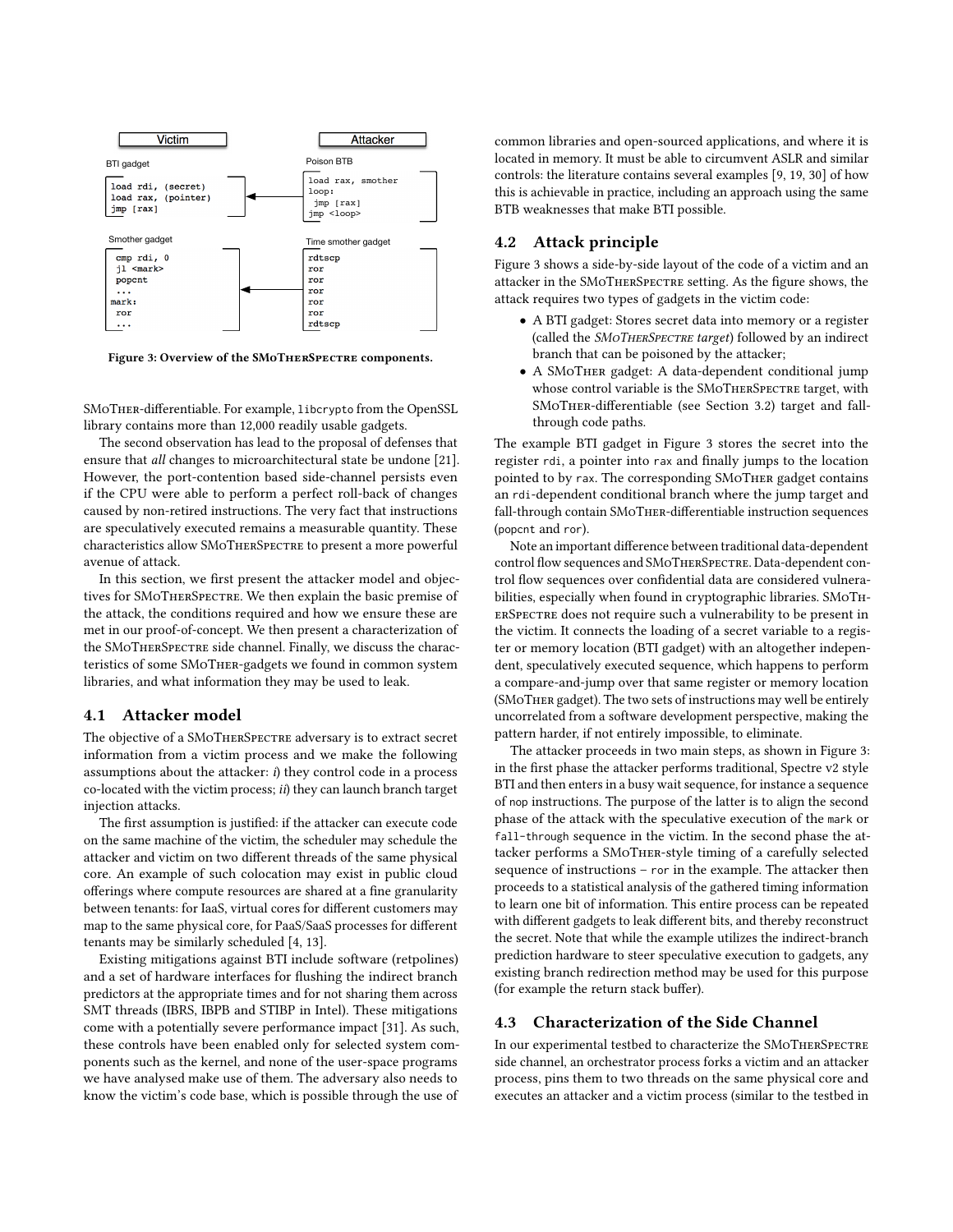[Section 3.2\)](#page-3-1). Attacker and victim processes execute the body of a loop after synchronization using atomic operations on shared memory. The body of the loop is constructed as described in [Figure 3.](#page-5-0)

In our proof-of-concept, we leverage the branch target buffer to redirect an indirect branch in the BTI gadget of the victim to the SMoTher gadget. In order to maximize the success rate, we i) insert a series of N always-taken branches just prior to the indirect branch; ii) ensure that the addresses of the branches (including the target of BTI) are located at congruent addresses between attacker and victim; iii) disable ASLR; iv) evict the cache-line containing the indirect jump pointer. As other works have shown, the random ASLR offset can be leaked in a real-life attack [\[9,](#page-13-18) [30\]](#page-13-20), and BTI can be performed by aliasing addresses (in the BTB) with very high success rates [\[18\]](#page-13-13). Therefore, we disregard these factors while creating our proof-of-concept (PoC). Evicting the jump pointer allows us to extend the duration of the victim's speculative execution, in order to establish an upper bound for accuracy and throughput for the channel. In alternate settings, we have noticed that usual victim computation can evict the pointer from the L1 cache. The resulting period of speculation is enough for our attack to work.

Further, we introduce instrumentation to obtain information about the success of the BTI attack. This information is supplied by the Performance Counter Monitor (PMC) infrastructure and can be obtained by using the msr kernel module. We use it to program the PMC counters to retrieve samples for the BR\_MISP\_EXEC.TAKEN\_INDIRECT\_JUMP\_NON\_CALL\_RET event, which is triggered every time the target of a taken indirect jump is mispredicted. PMC counters are sampled at the start of every loop and once more at their end. BTI is successful whenever the difference in the value of the counter is 1, given that the victim code contains only one indirect jump.

The timed instruction sequence in the attacker consists of a series of 42 crc32 instructions operating over randomly chosen, nonzero values. The victim process contains an equivalent sequence of crc32 instructions at the fall-through of the branch: given that crc32 instructions execute exclusively on port 1, if BTI is successful and the speculated conditional branch is not taken, the victim will be competing for execution on port 1 with the attacker. The target of the branch instead contains a sequence of instruction designed to be executable on more ports (0,1,5,6) and thus display less contention with the attacker.

We collect two sets of samples: one when the victim's secret is set to zero, and one where it is set to a nonzero value. [Figure 4](#page-6-0) shows the results of the experiment on a Skylake platform (i7-6700K). As we can see, the distributions obtained when the victim has a nonzero secret generates more contention on port 1 and thus causes the attacker to measure a higher time-stamp counter difference. This is justified by the fact that a nonzero secret causes speculative execution to be directed to the fall-through of the branch, which we have designed with a competing sequence crc32 instructions.

In the next phase of the attack, we use the results of this experiment as profiling information to read the side channel. To this end, a bit sequence is generated and set - bit by bit - as the secret value on the victim. Based on the results of [Figure 4](#page-6-0) we choose a time-stamp counter difference of 89 as a threshold: if the mean of the samples is higher than the threshold we conclude that the secret is 1, and 0 otherwise. The experiment is run, 5 samples each

<span id="page-6-0"></span>

Figure 4: Probability density function (estimated using kernel density estimation) for the timing information of an attacker measuring **crc32** operations when running concurrently with a victim speculatively executing a SMoTher-gadget.

<span id="page-6-1"></span>

|     | glibc | ssl      | pthread  | $\overline{\mathsf{Id}}$ | crypto z stdc++ |          |        | Together |
|-----|-------|----------|----------|--------------------------|-----------------|----------|--------|----------|
| rax | 14    | 12       | 9        |                          | 11              | 8        | 8      | 21       |
| rbx | 6     | 2        | 0        |                          | 6               |          |        | 9        |
| rcx | 8     |          | 2        |                          | 5               | 1        | 2      | 8        |
| rdx | 10    | 2        | 5        | 6                        |                 | 2        | 3      | 14       |
| rsi | 8     | 4        |          | 2                        | 3               | 1        |        | 10       |
| rdi | 8     | 2        | 0        | 2                        | 3               | 1        | $^{0}$ | 11       |
| rsp | 2     | $\theta$ | 0        | $\theta$                 | 0               | $\theta$ | 2      | 3        |
| rbp | 5     | 3        | $\bf{0}$ | $\theta$                 | 9               | 0        | 0      | 13       |

Table 2: Number of different leakable register bits (out of 64) using SMoTher gadgets from common system libraries, specifically **test-jxx** one at a time, on multiple iterations of the victim with the same register state.

are collected for <sup>20</sup>, <sup>000</sup> secret bits. The attacker is able to correctly guess the victim's secret with a success rate of over 98%. The entire experiment takes <sup>0</sup>.83<sup>s</sup> as reported by time yeilding a sample rate of 120,000 samples/second, and a leakage rate of <sup>24</sup>, <sup>000</sup>bit/s. A similar experiment with guesses based on 1, 2, 3 and 4 samples result in accuracies of 72%, 78%, 83%, and 90% respectively. As expected, there is a trade-off between accuracy and leakage rate.

We repeated this experiment on a Haswell processor (i7-4790) using the same attacker-timed sequence and victim's SMoThergadget. With a threshold of 85 cycles, the attacker was able to guess the victim's secret bit with an accuracy of 53%, 62%, 69%, 70% and 76% based on 1, 2, 3, 4 and 5 samples respectively. We also validated the attack on a Broadwell processor (i3-5005u).

## 4.4 Discussion about SMoTher-gadgets

A SMoTher gadget is defined by two attributes: the condition on which the jump depends and the sequences on both paths following the jump. The latter determines whether the gadget can be used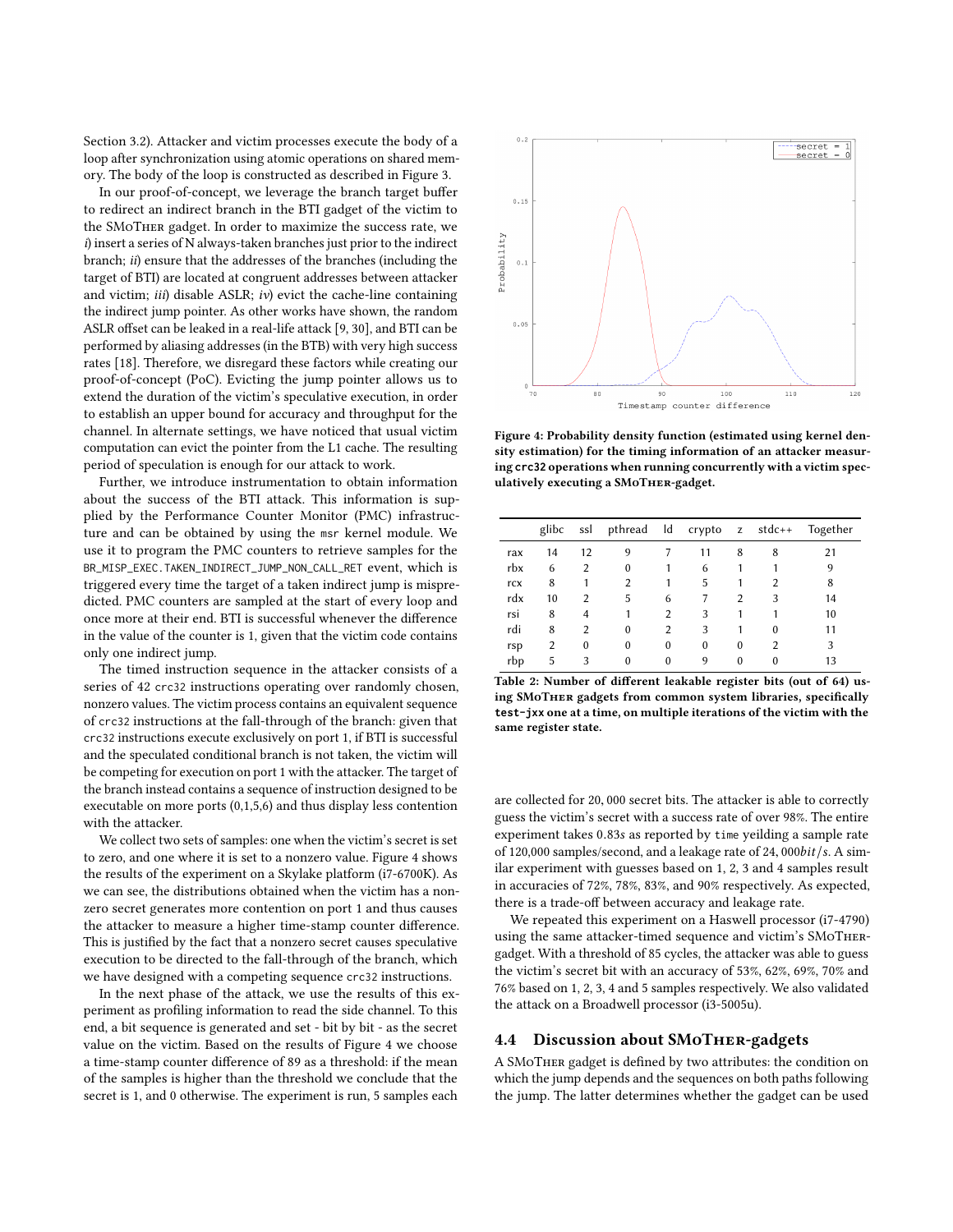in a SMoTherSpectre attack: the sequences must be SMoTherdifferentiable. The former determines the information leaked by the gadget. In this section, we shall discuss some of the SMoThergadgets found in real libraries, and what they can leak.

Common instructions which set the condition flags in SMoThergadgets we found are cmp, test, add, sub. cmp-jxx sequences compare a value in a register (or loaded from memory) against other registers or against a constant. Each gadget reveals a constraint on the value. test-jxx and and-jxx sequences perform a bitwiseand of two values, setting flags based on the result. When one of the values is a constant with a single bit set, the gadget can be used to test whether specific bits are set in the first operand. Such gadgets reveal the corresponding bits to the attacker. When the second operand is not a constant, but a register whose value may be predicted or controlled, the attacker gains the power to check bits other than those specified by the constant gadgets.

Of the over 12,000 gadgets found in libcrypto, approximately:

- 2,800 are cmp operations
- 3,900 are test operations
- 1,500 are add operations
- 970 are or operations

There are around 350 cmp-jump gadgets which compare a value in a register or in memory against zero. Around a 100 gadgets, which check for greater-than/lesser-than conditions against zero, can be used to leak whether the value is positive or negative. Another 294 gadgets compare against (the constant) one, and 807 gadgets compare against other constants. Around 370 cmp-jump gadgets have a memory operand of which 118 compare with non-zero constants. 300+ gadgets compare with values on the stack, of which 33 are against non-zero constants. Of all cmp-jump gadgets, more than 400 check for signed or unsigned greater-than. The number of signed or unsigned lesser-than is about the same.

For victims running in a loop, there are cases where the register/memory state of interest will be the same across iterations. For example, a register/memory location storing a secret, cryptographic key can be expected to hold the same value across multiple calls to the encryption function. The attacker can leverage the BTI gadget to redirect the victim to different SMoTher-gadgets on different iterations, each time leaking different information about the secret. Over multiple iterations, the attacker can effectively leak multiple bits of the same secret, chaining the leaks from different SMoThergadgets. In [Table 2,](#page-6-1) we show how many bits we can leak from the registers by chaining SMoTher-gadgets found in commonly used system libraries. To illustrate this for one specific register, [Appen](#page-13-21)[dix A](#page-13-21) lists the gadgets which can be chained to leak 21 bits from rax.

## <span id="page-7-0"></span>5 GADGET DISCOVERY

As described in [Section 4.2,](#page-5-1) we require two gadgets to be present in the victim code for SMoTherSpectre. We investigate the characteristics of ideal gadgets and how to find them in a given piece of code. We introduce port fingerprinting to summarize the port utilization of an instruction sequence and assess the potential to be detected using SMoTher. Port fingerprinting enables a comparison of the port utilization of two instruction sequences and rank

combinations of instruction sequences based on their difference in port utilization.

BTI Gadget. The purpose of the BTI gadget is to pass the secret through a register to an arbitrary code target in the same process. Depending on the attack scenario, the BTI gadget is the only piece of code that is strictly required to be present in the victim. Ideally, it just consists of two instructions: one that moves the secret into a register and an indirect control-flow transfer. In order to maximize the speculative execution window, the target of the indirect control-flow transfer should be retrieved from uncached memory. An archetype of an ideal BTI gadget is a virtual function call in C++, with the secret value being an argument to such a function call. In the System V x86\_64 calling convention, the first six parameters of a function are passed in registers. Further, the typical implementation of a virtual function call uses indirection through a vtable to resolve the binding at runtime. Since the vtable is stored in memory, the target of the call needs to be loaded, which can cause a speculation window of upto a few hundred (~200) cycles if the vtable has been evicted from the cache prior to the call. We can reasonably assume that this will happen in practice if objects are created by an early initialisation phase and used (potentially much) later in response to external events. Similarly, calls to functions in dynamically-loaded ELF (Executable and Linkable Format) libraries also employ an indirect jump, using a pointer from the Global Offset Table (GOT) to facilitate dynamic symbol resolution. Arguments in such calls may contain sensitive information which can be compromised by an attacker using these jumps as BTI gadgets.

SMoTher Gadget. A SMoTher gadget is the receiving end of a BTI gadget. Depending on the attack scenario, it is either already part of the victim, or can be supplied via an additional attack vector. It starts with an instruction that compares the register to a known value. The known value can either be a known immediate in the code, or, more powerfully, an attacker-controlled value specified via an additional attack vector. The next instruction needs to be a conditional control flow transfer based on this comparison leading to SMoTher-differentiable sequences. To maximize the chances of SMoTher-differentiability, the instruction sequences should each have a distinct port fingerprint such that they can be clearly distinguished from one another. This depends on the layout of the execution engine: on Intel Skylake, a prime example would be one branch with a sequence of AES instructions (only port 0) and another branch with a sequence of MMX instructions, predominantly limited to port five. Besides, the instructions should ideally not load from or store to memory, as potential cache misses introduce noise. Further, the more generic the instructions in the sequence are, the more likely it is that their execution unit does not require a warm-up phase during which execution is slow, again introducing noise.

## 5.1 Ranking SMoTher-gadgets

The instruction sequences we consider consist of basic blocks that start at the respective branch targets. To identify instruction sequences that are ideal for SMoTher and compare them against one another, we need to measure their suitability for SMoTher. The primary criterion is that the compare instruction operand has to match the register that is loaded with the secret in the BTI gadget. Further, we evaluate the instruction sequence at the branch target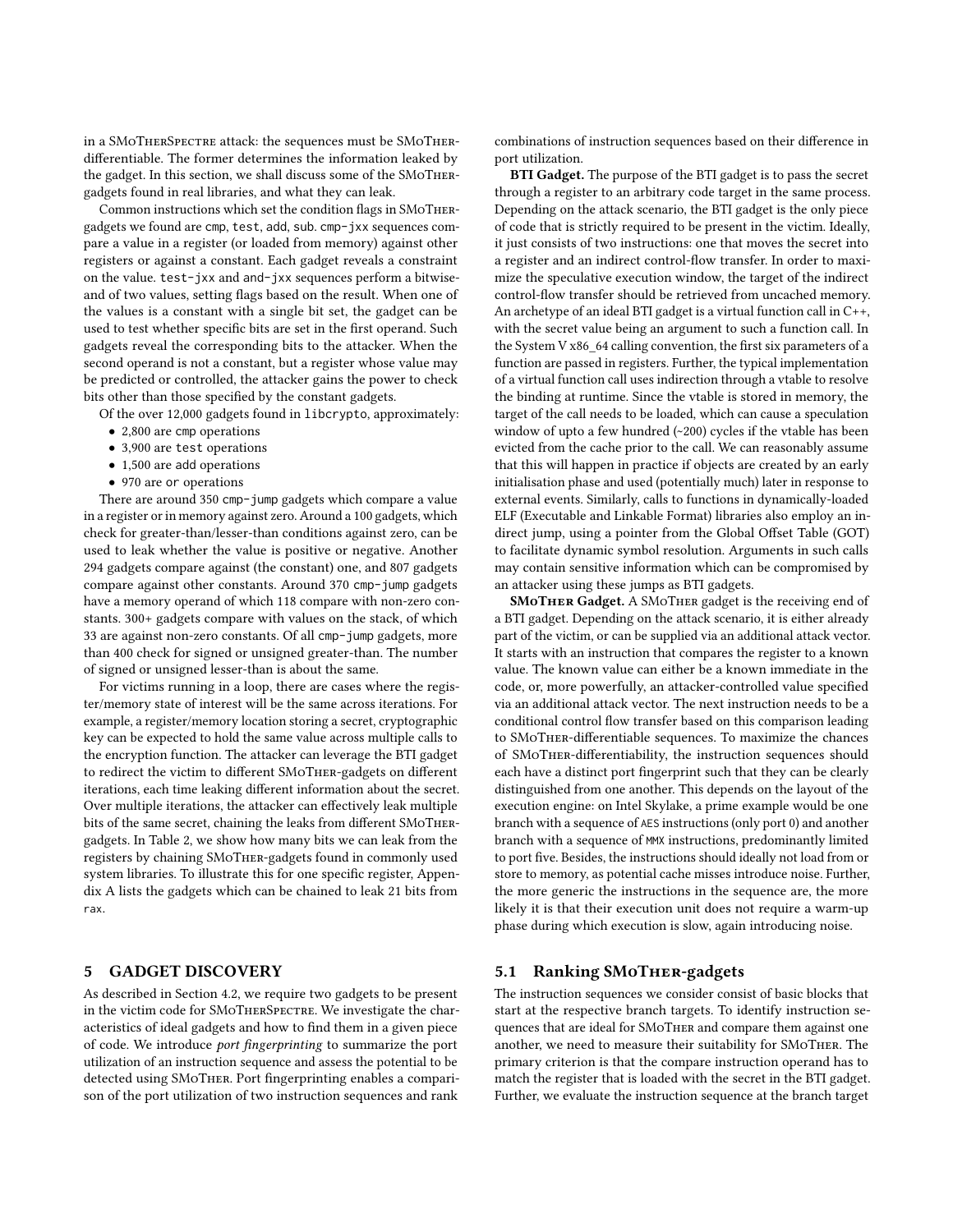and fall-through by quantifying three properties:  $i$ ) the port utilization difference of the two branch targets  $(r_p)$ , *ii*) the difference of the two branch targets in terms of the length of the branches  $(r_l)$ ,<br>and *iii*) the amount of memory operations in both branches  $(r, \cdot)$ and *iii*) the amount of memory operations in both branches  $(r_m)$ . To compare instruction sequences based on these properties, we combine them using the rank product  $RP(g) = (\prod_{i=1}^{k} r_{gi})^{1/k}$  for our  $k (= 3)$  properties. our  $k(= 3)$  properties.

To compare the port utilization, we first use Intel's Architecture Code Analyzer (IACA) to obtain a port fingerprint  $P$  for a given instruction sequence. The port fingerprint is a summary that lists the total number of cycles spent on every port for a given instruction sequence  $P = p_0 \dots p_7$ . IACA internally uses a microarchitecturespecific model of the processor to compute the cycles, taking outof-order execution into account. It also models the divider pipe on Skylake, allowing port zero, which handles the complex div instruction, to be ready for the next  $\mu$ op in the next cycle, while the div is still being executed. As it cannot know better, IACA assumes all CPU resources to be fully available prior to execution of the sequence. An open-source alternative to IACA, OSACA [\[25\]](#page-13-22) also supports AMD processors.

To compare two port fingerprints  $P$  and  $Q$ , we subtract them and then calculate the utilization difference as the sum over the vector:  $r_p = \sum_{i=1}^{i} (|p_i - q_i|)$ . The larger  $r_p$ , the higher the difference in  $p_p - \sum_{0..7} (p_i - q_i)$ . The larger  $p_p$ , the higher the unterefrice in<br>port utilization of the two instruction sequences. The utilization difference will be high for long instruction sequences that do not share a port. Such instruction sequences lend themselves well to SMoTher.

While a ranking based on the port utilization difference already captures the most important aspect, it has one drawback: gadgets where the branch instruction sequences are of different length, such as 2 instructions vs. 20 will rank high, whereas we prefer sequences of equal length for the timing. Therefore, we also include the inverse of the length difference  $r_1 = abs(l_1 - l_2)$  between the sequences of a gadget in the ranking.

Finally, we also take the potential noise into account that can be caused by memory operations. On our targeted Skylake processors, the ports 2, 3, 4 and 7 are used for scheduling these. We include the inverse of the sum,  $r_m$ , of the cycles spent on these ports in both branches as an additional ranking for the gadget. The final rank of a gadget  $g_i$  is given by  $RP(g_i) = (r_{p_i} \cdot (max(r_l) - r_{l_i}) \cdot (max(r_m) - r_{m_i}))^{1/3}.$ 

## 5.2 Finding Gadgets

We develop a tool to aid gadget discovery based on the popular distorm3 disassembler and Intel's Architecture Code Analyzer, and use it to analyze a number of common system libraries that are likely to be linked to a victim executable. For the analysis we only consider gadgets with a branch length between 3 and 70 instructions, with 3 instructions being a reasonably low bound for smothering and 70 instructions being an upper bound for speculative execution. Our search looks for valid instruction sequences starting at every offset in the binary. Therefore, it would detect any SMoTher-gadget resulting from an unintended sequences of bytes (starting from the middle of an intended instruction) which might decode to valid instructions. We show the results in [Table 3,](#page-8-0) the libraries analyzed are taken from a regular Ubuntu 18.04 LTS installation. We focus on

<span id="page-8-0"></span>

|              | RDI  | RSI  | RDX  | RCX  | R8  | R9       |
|--------------|------|------|------|------|-----|----------|
| glibc $2.23$ | 1155 | 1502 | 3864 | 4256 | 568 | 615      |
|              | 1040 | 932  | 257  | 1029 | 135 | 29       |
| $state++6.0$ | 189  | 400  | 869  | 1399 | 97  | 73       |
|              | 209  | 65   | 98   | 276  | 58  | 14       |
| $Id$ 2.23    | 105  | 130  | 412  | 359  | 41  | 31       |
|              | 46   | 47   | 29   | 110  | 6   | $\Omega$ |
| pthread 2.23 | 23   | 56   | 70   | 82   | 25  | 8        |
|              | 23   | 2    | 7    | 34   | 3   | $\theta$ |
| z 1.2.11     | 76   | 85   | 138  | 338  | 66  | 80       |
|              | 24   | 29   | 8    | 96   | 16  | 5        |
| crypto 1.1   | 1132 | 1048 | 1659 | 2566 | 45  | 29       |
|              | 310  | 319  | 224  | 1036 | 239 | 167      |
| ssl 1.1      | 243  | 239  | 376  | 500  | 39  | 21       |
|              | 95   | 32   | 29   | 239  | 12  | 1        |

Table 3: SMoTher-gadgets we found in common system libraries, for the registers used to pass arguments in the System V x86\_64 calling convention. First line: number of SMoTher-gadgets that use the value in the register, second line: number of gadgets that use its pointee.

SMoTher-gadgets that compare against the registers used in the x86\_64 calling convention and either use the value in the register directly, or use it as a pointer and compare to a value pointed to in memory. The rationale behind this is that BTI gadgets are typically indirect calls that pass a secret, such as a cryptographic key, as a parameter. The results show that we can find enough SMoThergadgets even in a single common library such as glibc alone. Note that this method applies irrespective of whether the library is loaded at runtime or is statically linked into the victim's binary. However, none of the gadgets found were formed from instructions decoded from unintended byte sequences.

One under-approximating limitation of our gadget search algorithm is that it assumes that gadgets start from the latest flagsetting instruction before the jump. Suppose a sequence in the victim's code is shl 8, rax; test 1, rax; jz 0xadd;. Our tool will find test 1, rax; jz 0xadd; as a SMoTher gadget which leaks the least significant bit (LSB) of rax. However, the instructions preceding this might perform computations which cause the gadget to leak different information. The entire sequence is a different SMoTher gadget which leaks the 9-th least significant bit of rax. The space of usable SMoTher-gadgets exceeds the ones we have found, and depend on the particular victim's code.

## 6 REAL WORLD ATTACK

We demonstrate real-world attacks on OpenSSH and OpenSSL, two commonly used programs handling sensitive secrets that have been extensively hardened against regular and side-channel attacks.

#### <span id="page-8-1"></span>6.1 OpenSSH attack

OpenSSH is widely used to securely and privately connect to servers over untrusted networks. The confidentiality of the server's private key is essential to the security of the overall system. Leaking the private server key allows an attacker to impersonate the server, acting as a man in the middle. In the OpenSSH attack, we find a BTI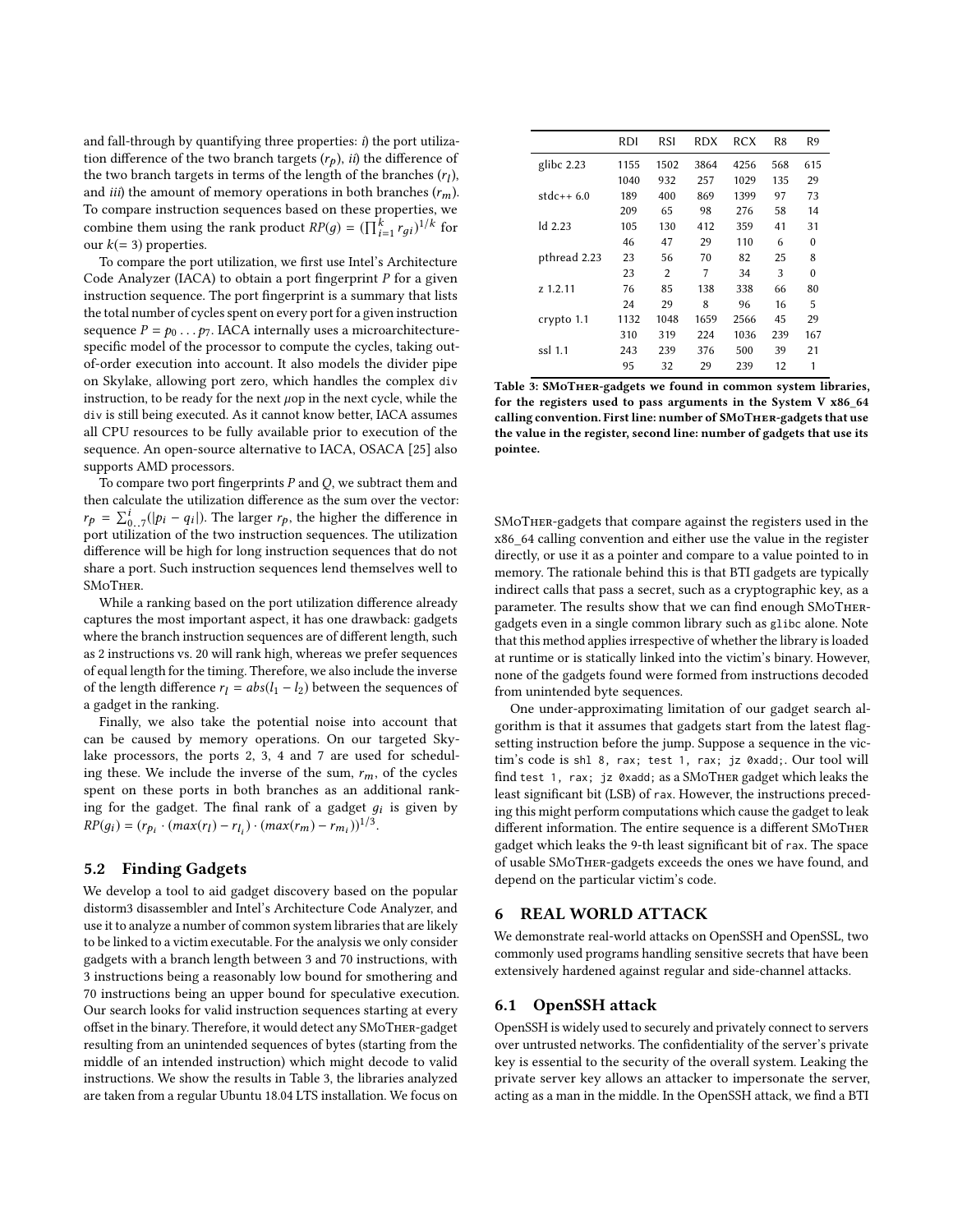<span id="page-9-0"></span>

|                         |          |     | $0x6f8dc$ : testl $0x100$ , $(rdi)$ | static void (* volatile ssh_bzero)       |
|-------------------------|----------|-----|-------------------------------------|------------------------------------------|
| $.$ rept $8$ ;          | 0x6f8e2: | ie  | 6f8ef                               | $(void *, size_t) = bzero;$              |
| addl r8d, r9d;          | 0x6f8e4: | mov | $0x10(rbx)$ , rax                   | void explicit_bzero(void *p, size_t n) { |
| addl r10d, r11d;        | 0x6f8e8: | sub | $0x8(rbx)$ , rax                    | $\cdot$ $\cdot$ $\cdot$                  |
| addl r8d, r9d;          | 0x6f8ec: | sub | rax.rsi                             | $\operatorname{ssh\_bzero}(p, n)$ ;      |
| addl r10d, r11d;        | 0x6f8ef: | mov | rbx.rdi                             | $\ddots$                                 |
| .endr;                  | $\cdots$ |     |                                     |                                          |
| (a) Attacker-timed code |          |     | (b) Victim SMoTHER gadget (glibc)   | (c) Victim BTI gadget (OpenSSH)          |

Figure 5: Gadgets from real-world libraries used in our SMoTherSpectre exploit for leaking the <sup>7</sup>th least significant bit of **rdx**'s pointee

gadget in the default OpenSSH (version 7.2) SSH server binary available on Ubuntu 16.04 LTS, together with four SMoTher gadgets in glibc version 2.23, and leak bits of the host key. As shown by Heninger and Shacham [\[17\]](#page-13-23), leaking a small fraction of bits enables recovery of the entire key.

The threat model for this attack assumes a local attacker that is able to initiate TCP connections to the ssh daemon. As before, we assume that ASLR is disabled (or can be bypassed through other means). Since the target BTI gadget runs pre-authentication, the attacker only needs to connect and does not need to authenticate to the server. In our PoC, the local attacker is running on the same host. However, the same attack can be run from a colocated VM, assuming the VMM schedules both attacker and victim VMs on the same physical core. We also assume that the attacker is able to spawn processes on the same physical core as the victim SSH process: the assumption is realistic, as shown for example by Zhang et al. [\[37\]](#page-13-24).

Our BTI gadget resides in the explicit\_bzero function [\(Figure 5c\)](#page-9-0) which clears regions of memory. The function is extensively used to zero out sensitive data before memory is released as a countermeasure against data leakage if that memory region is reused for another purpose. To eliminate the possibility of dead-store optimization by the compiler, explicit\_bzero calls the standard bzero function using a volatile function pointer. We exploit the indirect jump generated for this function pointer call as the BTI gadget, knowing that the first argument to the function (stored in register rdi according to the System V calling convention).

In particular, we exploit an invocation of the BTI gadget where the pointer refers to the server's private host key (e.g., RSA key). This invocation is present in the code path handling new connections, when the server loop forks new processes for each incoming connection and loads the private host key from disk with the key\_load\_private function. The cryptographic values (e.g., the exponents and modulus of the RSA key) are kept in memory to later perform the ssh handshake but the buffer used to read out the file from disk is zeroed out and freed. This gadget is particularly convenient since the attacker gets an arbitrary number of attempts at discovering different bits of the same private key. Also, the attacker can control when the victim process is spawned by initiating connections to the ssh daemon.

An abridged version of the SMoTher gadget is shown in [Fig](#page-9-0)[ure 5b](#page-9-0) (see [Appendix C](#page-14-0) for the full assembly listing). Our chosen SMoTher gadget differs slightly from that described in [Section 4.2](#page-5-1) in that it compares the value of a memory location pointed to

by a register, not the value of the register itself. The target and fall-through path differ in utilization of execution ports 0156. This gadget is taken from glibc and demonstrates the availability of SMoTher-gadgets in commonly linked libraries. The attacker times a sequence of add instructions with register operands (port 0156) shown in [Figure 5a](#page-9-0) to specifically target the same ports.

We ran our attack on a slightly-modified sshd server. The ssh server is modified to setup relevant performance counters to be used for statistical and monitoring purposes. These counter values are ignored by the actual attack. The other modification is to synchronize the attacker with the BTI gadget (as in [Section 4.3\)](#page-5-2). For other targets (i.e., OpenSSL), we have investigated alternate synchronization mechanisms that do not require victim modification and have good results. The server was compiled using the default options for Linux on x86\_64.

In the PoC of the attack, an orchestrator process randomly sets the bit to be leaked before launching the server and attacker on colocated logical cores. The attacker process is responsible for "poisoning" the BTB to cause mis-speculation on the victim process handling the incoming ssh connection. Prior to BTI, the attacker also performs a series of cache accesses that result in the eviction of the server's cache line containing the function pointer ssh\_bzero. This forces the victim's indirect call instruction to miss in the cache and speculate for a few cycles, increasing the BTI success rate. The attacker process is otherwise identical to the victim and follows the same code path, increasing the probability of the attacker having the same branching history as the victim at the call site, thereby increasing the success rate of BTI. The orchestrator launches an ssh client on a separate physical core to connect to the server and trigger the creation of the victim and attacker processes. Victim and attacker process execute and the attacker is able to collect a SMoTher-timing sample correlated to the value the LSB in byte 1 of the host private key.

The attack can be extended in two ways. First, we can pair our BTI gadget with other SMoTher gadgets in the victim, enabling us to leak other bits of the host private key. Second, we can find other occurrences of the explicit\_bzero BTI gadget (or other BTI gadgets) where different secrets are held in registers or in memory.

In the explicit\_bzero BTI gadget, we found that the value of the register r12 equals the value of rdi, both pointing to the host key in memory at the point of attack. Therefore, we are able to use three other SMoTher-gadgets which dereference r12. These gadgets allow us to leak extra bits from the host key, specifically the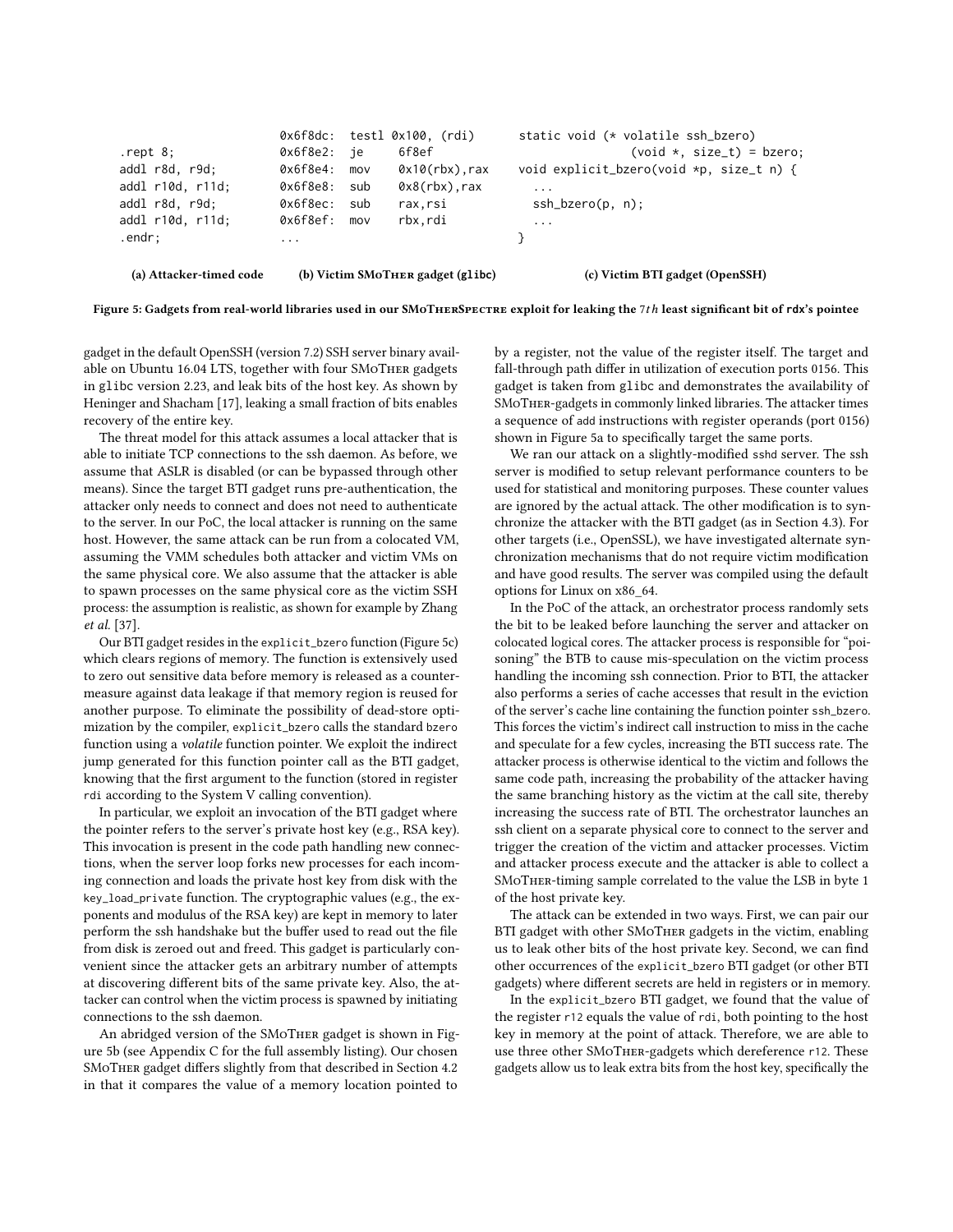$4<sup>th</sup>$  LSB in byte 13, the  $4<sup>th</sup>$  LSB in byte 14 and the  $5<sup>th</sup>$  LSB in byte 56. The corresponding assembly listings are shown in [Appendix C.2.](#page-14-1)

Additionally, we can also find other BTI gadgets, or invocations of explicit\_bzero with different secrets. Other secrets erased by this function include contents of the /etc/shadow file and client passwords in cleartext received during login attempts.

## 6.2 OpenSSL attack

For OpenSSL, we target a BTI gadget in the libcrypto library (version 1.1.1b, dated 26-Feb-2019) which is widely used for performing cryptographic functions and a SMoTher gadget from glibc version 2.27.

Over the years, considerable effort was devoted to thwarting potential attackers and to protect OpenSSL from side-channel attacks, primarily by removing data-dependent memory-access or control flow. Our attack, however, targets BTI gadgets (indirect jumps or calls) that are found in code used to choose between encryption modes, allowing for multiple modes of operation (such as ECB, CBC, GCM) with the same block cipher. OpenSSL uses a context variable that stores function pointers for encryption/decryption. These pointers are set during the initialization phase depending on the user-specified cipher mode.

As a result, cryptographic applications using libcrypto execute an indirect call (the BTI gadget) during every block encryption or decryption. Such gadgets are the result of commonly used coding practices, and do not directly perform any data-dependent actions based on the secret value. As in the OpenSSH attack, the use of function pointers leads to indirect calls in the compiled binary. While security was the motivating factor for OpenSSH, OpenSSL uses function pointers to support polymorphic-like behavior, enabling our transient execution attack.

Our BTI gadget is contained in EVP\_EncryptUpdate, and is shown in [Figure 6c.](#page-11-1) The third argument (in) contains a pointer to the plaintext to be encrypted (and is therefore a secret). In accordance with the System V calling convention, this pointer is stored in register rdx prior to the call. The secret in our chosen SMoTher gadget is the  $3^{rd}$  LSB in byte 1 of the plaintext, referenced through rdx. An abridged version of the SMoTher gadget is shown in [Fig](#page-11-1)[ure 6b](#page-11-1) (see [Appendix B](#page-14-2) for the full assembly listing).

In our attack, we model a victim that encrypts text using OpenSSL's EnVeloP (EVP) API. After performing the necessary initializations, it performs a series of encryptions using calls to EVP\_EncryptUpdate. We have also instrumented the victim to setup relevant performance counters which are only used for statistical and monitoring purposes and are not used in the attack. The victim library does not contain any code to help the attacker synchronize with the execution of the BTI gadget.

The attacker triggers the encryptions on the victim. It also runs code that is almost identical to the victim apart from the following differences. First, it loads the call pointer with the location of the SMoTher gadget on the victim to trigger BTI on the victim process. Second, it replaces the code at the target location by a delay sequence and the SMoTher timing. The delay sequence consists of a series of dependent instructions that allows the attacker to delay for a controlled number of cycles, synchronizing with the victim's SMoTher gadget, before measuring the timing sample. Otherwise,

<span id="page-10-0"></span>

| Pointer register |      |      | Byte Offset Bit mask $\triangle$ SMoTHER timing |
|------------------|------|------|-------------------------------------------------|
| rdi              | 0x01 | 0x01 | $0.32\% \pm 0.21\%$                             |
| r12              | 0x38 | 0x10 | $0.64\% \pm 0.62\%$                             |
| r12              | 0x0d | 0x08 | $0.66\% \pm 0.47\%$                             |
| r12              | 0x0c | 0x08 | $0.42\% \pm 0.33\%$                             |

Table 4: SMoTherSpectre results leaking the **sshd** private key. Four gadgets, each targeting a different key bit identified by its byte offset and bit mask, were used. We also show the mean timing difference percentage for the attacker's SMoTher timing, separated according to the value of the randomly-set target bit: all show a difference at 95% confidence.

the attacker runs code that mimics the victim: it performs the same call to the encryption function where it follows the same sequence of checks and jumps. It also runs in a loop performing the same number of iterations, thus maximising the success of BTI. In each iteration, the attacker gets one timing measurement. Between iterations, the attacker performs a series of memory accesses designed to evict the victim's cache line holding the pointer to the encryption function from the L1 cache to increase the BTI success rate. We observed that other usual work being performed on the core can have the same effect.

## 6.3 Experimental results

We run the OpenSSH attack on a quad-core, hyper-threaded Skylake CPU (i7-6700K) with the server and attacker pinned on logical cores 0 and 4 respectively (running on physical core 0). For each connection attempt to the server, the orchestrator randomly sets or resets the target bit, logs its value and the attacker measures a SMoTherSpectre timing sample. We run the attack 10,000 times and separate the collected samples based on the value of the target bit on that particular run, yielding two sets of attacker timings corresponding to the target bit being zero or one. Finally, we run the Student's t-test to check whether the sets are statistically distinguishable. We used this methodology on four SMoTher-gadgets described in [Section 6.1.](#page-8-1) [Table 4](#page-10-0) shows the results: the distributions are differentiable with at-least 95% confidence for each of the four gadgets. The attack does not require extremely high BTI success rate: in our samples, we observe BTI success rates ranging between 16% and 25%. The whole experiment takes about 75 seconds of realtime, of which a total of 20 seconds are spent by the orchestrator waiting for the server to be fully setup before launching the client.

We run the OpenSSL attack on an i5-6200u CPU. A run of 100,000 encryptions is performed by the victim for each value of the secret bit. The large number of encryptions is necessary to estimate the probability density function for this SMoTher-gadget. A practical attack can confidently leak a bit with fewer encryptions. The attack takes about 950 ms of userspace time, leading to a measurement rate of more than 200,000 samples/second. The attacker succeeded in BTI with a success rate up to around 80%. We have found the time taken by the victim to reach the indirect call from the call triggering encryption entry to be highly predictable. The attacker is thus able to run the timing sequence concurrently with the victim's SMoTher-gadget without additional synchronization. [Figure 7](#page-11-2) shows the distribution of timestamp counter difference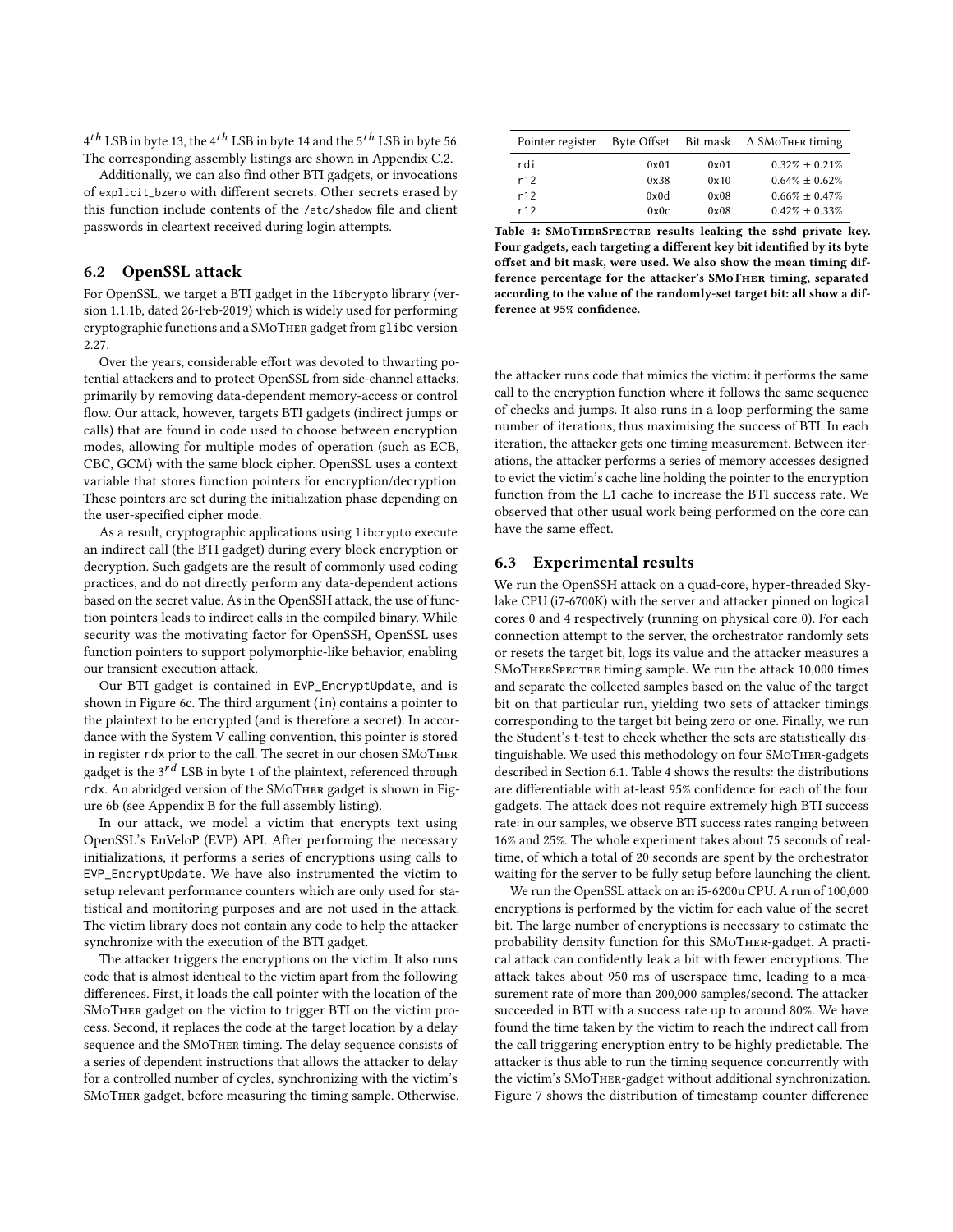<span id="page-11-1"></span>

|                                 | $\cdots$                                       |
|---------------------------------|------------------------------------------------|
| 0x1.rax                         |                                                |
|                                 | $return 1$ ;                                   |
| $-\theta$ xb $\theta$ (rbp),rdi | $*$ outl = inl;                                |
| f5382                           |                                                |
| 0xf5393: testg 0x400.(rdx)      | $if(ctx->cipher->do_cipher(ctx, out, in, in])$ |
|                                 |                                                |

Figure 6: Gadgets from real-world libraries used in our SMoTHERSPECTRE exploit for leaking the 3<sup>rd</sup> LSB of byte 1 of rdx's pointee

<span id="page-11-2"></span>

Figure 7: Probability density function (estimated using kernel density estimation) for the attacker's timing running our SMoTher-SPECTRE attack on OpenSSL, for when the victim's secret bit is one versus zero.

measured by the attacker for the SMoTher gadget. The distributions show a significant variation, with that corresponding to the zero-secret tending towards higher values. The Student's t-test is able to successfully distinguish between them with 95% confidence. The test reports a timing difference of  $10.69\% \pm 6.31\%$ .

## 6.4 Mitigating SMoTherSpectre

Mitigations for SMoTHERSPECTRE can be subdivided in two categories: mitigations for SMoTher and mitigations for BTI.

SMOTHER mitigations. The general idea of preventing SMoTher attacks is to ensure that two threads with different privileges (in the general sense) do not compete for the same execution port.

Currently available software SMoTher mitigations are limited. Apart from the straightforward but performance-costly possibility of disabling SMT in its entirety (up to 10-15% overhead on Intel), the OS scheduler can employ a side-channel aware strategy. For example, the OS scheduler can decide to only colocate (on threads on the same core) processes from the same user [\[12\]](#page-13-25).

Finally, CPU-level mitigations could be deployed in the future, possibly improving both security and performance over existing mitigations. For instance, alternatives to SMT can be considered

to achieve thread-level parallelism within a core. These include coarse-grained and interleaved multithreading.

BTI mitigations. Mitigations against branch target injection are also known as Spectre v2 mitigations. These include retpolines, which rewrite code to remove indirect calls [\[33\]](#page-13-6), as well as CPUbased controls. Intel has exposed to developers a set of security controls that limit an attacker's ability to perform BTI. While they have been applied in selected cases, they have not been widely adopted because of their overhead [\[7\]](#page-13-26), and because in many cases, the required gadgets were simply not present [\[23\]](#page-13-0). Wide adoption of these mitigations may limit the SMoTherSpectre attack.

Summary. Fully mitigating the attack in either of these two categories is sufficient to stop the attack presented in this paper. However, SMoTherSpectre does not necessarily need to employ BTI: it can be generalized to use any other form of speculative control flow hijack, e.g., Return Stack Buffer (RSB) overflow [\[27\]](#page-13-27) or speculative return address overwrite [\[22\]](#page-13-28). In those cases, corresponding mitigations would apply.

#### <span id="page-11-0"></span>7 RELATED WORK

Transient Execution Attacks. Transient execution attacks exploit instructions that are executed, yet not necessarily retired and thus cover both attacks based on speculative execution as well as out-of-order execution [\[5\]](#page-13-4).

At the beginning of 2018, two security issues exploiting speculative execution were revealed under the name "Spectre" [\[18,](#page-13-13) [23\]](#page-13-0). Spectre V1 ("Bounds Check Bypass") exploits branch prediction on a conditional branch to achieve an out-of-bounds access during speculative execution: given a conditional branch that performs a bounds-check on an array, the branch predictor is trained to the in-bounds case by performing multiple executions of the corresponding code with a benign index. When the code is then executed with an out-of-bounds index, a misprediction occurs and the array access with the malicious index is performed. If the result is used in further computation such as another array access, it can be leaked through a side channel. Spectre V2 ("Branch Target Injection") exploits branch prediction on indirect control-flow transfers. To this end the attacker first trains the branch predictor for a given address to transfer control to an address of the attacker's choosing. The predictor will then use the branch history created by the attacker for a spatially or temporally co-located victim. Again, a cache side-channel can be used to leak data of the attackers choosing in the following. The return stack buffer, which is used for return statements in a similar fashion as the branch history is used for indirect jumps has also been leveraged as a speculative execution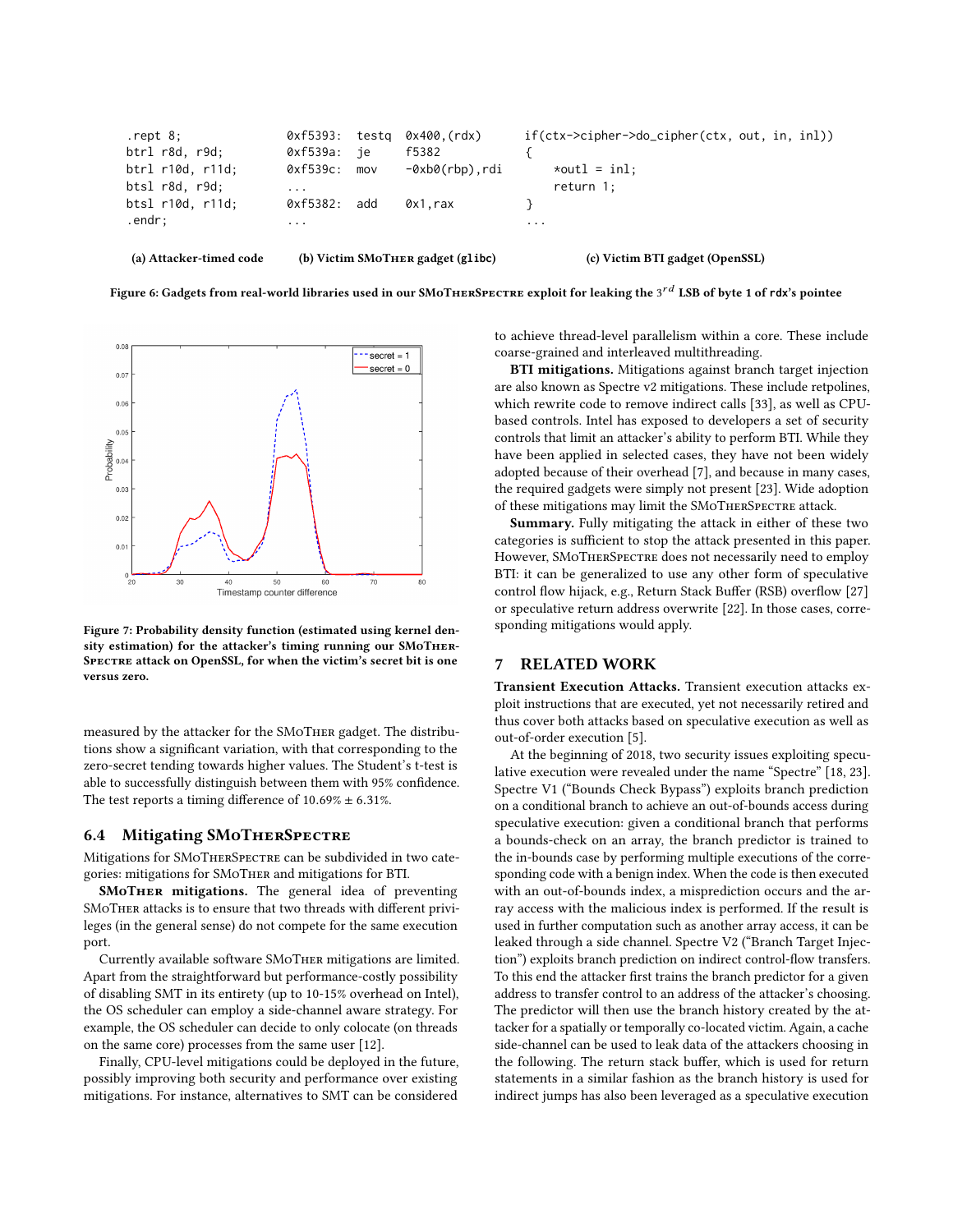trigger [\[24,](#page-13-1) [27\]](#page-13-27). The return address on the stack has also been the target of other work, showing that through load-to-store forwarding it can be speculatively overwritten, leading to a speculative execution sibling of the classic stack buffer overflow [\[22\]](#page-13-28).

Meltdown [\[26\]](#page-13-3) ("Rogue Data Cache Load"), which was also revealed in early 2018 exploits out-of-order execution: a memory load instruction immediately after a high latency instruction might fetch data into the cache even if it is not permitted to access the actual memory location. The reason is that on certain CPUs, the corresponding permission check is not on the critical path for the data fetch and the exception is only triggered after the data fetch. On such CPUs this allows reading arbitrary kernel memory from userspace. Similarly, also privileged system register can be read ("Rogue System Register Read"). The more recent Foreshadow [\[34\]](#page-13-29) attacks a similar phenomenon, "L1 Terminal Fault" in Intel nomenclature. If an instruction accesses a virtual address that is not in the translation lookaside buffer (TLB) and the corresponding page table entry's (PTE) present bit is not set, this is referred to as a "terminal fault". During out-of-order execution, the processor computes a physical address from the PTE, which is used for a lookup in the L1 data cache. Until the instruction retires and a page fault is raised, cached data is forwarded to dependent instructions, which can be used in an attack. This bypasses various access checks, including SGX protection, extended page table address translation and system management mode (SMM) checks, thus affecting virtualization and SGX enclaves (enclave data is not encrypted in L1D). Also related to out-of-order execution is the speculative store bypass [\[3,](#page-13-30) [20\]](#page-13-31): for a code sequence of a dependent store and a load instruction, the load instruction, if executed out-of-order before the store might retrieve stale data from memory that can be used in a side channel. This happens in cases where the CPU cannot detect the dependency in the code sequence.

Transient execution attacks are not only a local security issue that requires a victim device to execute attacker-controlled code. As Netspectre [\[29\]](#page-13-2) demonstrates they also work remotely. While being less effective, they are still powerful enough to break, for example, address space layout randomization.

Cache Side Channels. Cache side channels leverage timing differences in accesses to different tiers of the memory hierarchy. Accesses to cached locations will be faster, whereas accesses to uncached locations will be slower, as the data needs to be fetched from main memory. This principle applies to both data and instructions: Execution of code whose instructions are not cached will take longer than execution of cached code.

To use an evict-and-time cache side channel, one first primes the cache by executing a victim function and then measures how long the function takes to execute – this is the baseline run. One can now compare this baseline against further executions of the function, with different cache sets evicted. If the time the function takes to execute is slower than the baseline, the victim function depends on the evicted cache set.

To use a prime-and-probe cache side channel, one first primes the cache with known attacker-controlled addresses. One then waits for the victim code to run. Afterwards, one measures the access time to addresses used for probing: it will be low for addresses touched by the victim code and high for others. The difference to evict-and-time is that the attacker measures her own operation in contrast to the execution of victim code. Both evict-and-time and prime-and-probe have been extensively used to attack AES implementations [\[28,](#page-13-32) [32\]](#page-13-33).

Another technique that became popular with attacks leveraging a shared last-level cache (LLC) is flush-and-reload. It requires an instruction that allows an attacker to flush a certain cache line, such as clflush on x86\_64. In a corresponding attack, the attacker first flushes a cache line and then waits for the victim code to execute. Afterwards the attacker times the access to the address, which will be fast if the victim accessed (reloaded) it and slow otherwise. Flush-and-reload is similar to prime-and-probe, but much more fine-grained as individual cache lines can be targeted. It has been used to leak information from the LLC, which is typically shared among multiple CPU cores [\[36\]](#page-13-34). Related to flush-and-reload, flushand-flush [\[16\]](#page-13-35) is based on the observation, that clflush will take less time to execute when it is run on a location that is not cached. The advantage over flush-and-reload is that no actual access that would pull data into the cache is performed, making the attack stealthier.

Finally, prime-and-abort leverages Intel's transactional memory mechanism to detect when a cache set has been evicted without the need to probe the cache [\[8\]](#page-13-36). In contrast to all previous cache side channels, it does not need to time an operation. Transactional memory operations require transactional data to be buffered in the cache which has limited space. A transaction set up by the attacker will abort if the victim accesses a critical address.

Other Side Channels. Mitigations against cache-based side channels have led researchers to explore other shared resources as well. TLBleed [\[14\]](#page-13-37) shows how the TLB can be used as a side channel to leak a cryptographic key. Aforementioned Netspectre-AVX [\[29\]](#page-13-2) uses a side channel based on AVX instructions. This side channel exploits the fact that the execution unit processing those instructions employs aggressive power saving. When such units have not been used for a long time, they execute much slower.

In particular, execution-unit-sharing-based side channels in the SMT settings have been studied as early as in 2006: Wang and Lee [\[35\]](#page-13-11) demonstrate a multiply-based covert channel making use of contention on execution units. Aciicmez and Seifert [\[1\]](#page-13-8) extend this work by analyzing its applicability as a side channel. Anders Fogh [\[11\]](#page-13-10) proposes a generalized result by analyzing contention results of the cross product of 12 curated instructions. Finally, Portsmash [\[2\]](#page-13-9), concurrently and independently demonstrates how port contention can be used to leak sensitive cryptographic material from OpenSSL. Portsmash relies on a known vulnerable implementation of OpenSSL, and therefore does not require any mitigation beyond avoiding vulnerable code patterns. In contrast, SMoTherSpectre does not require a secret-dependent control flow by combining port contention with BTI, and thereby showing broader applicability of the port contention side channel. Finally, in contrast with all previous works, this work provides a characterization of this side channel, including an analysis for low number of victim instructions.

## 8 CONCLUSION

We further our understanding of possible attacks in the space of speculative execution. This is crucial to design suitable defenses and to apply them to the right systems. In particular, we show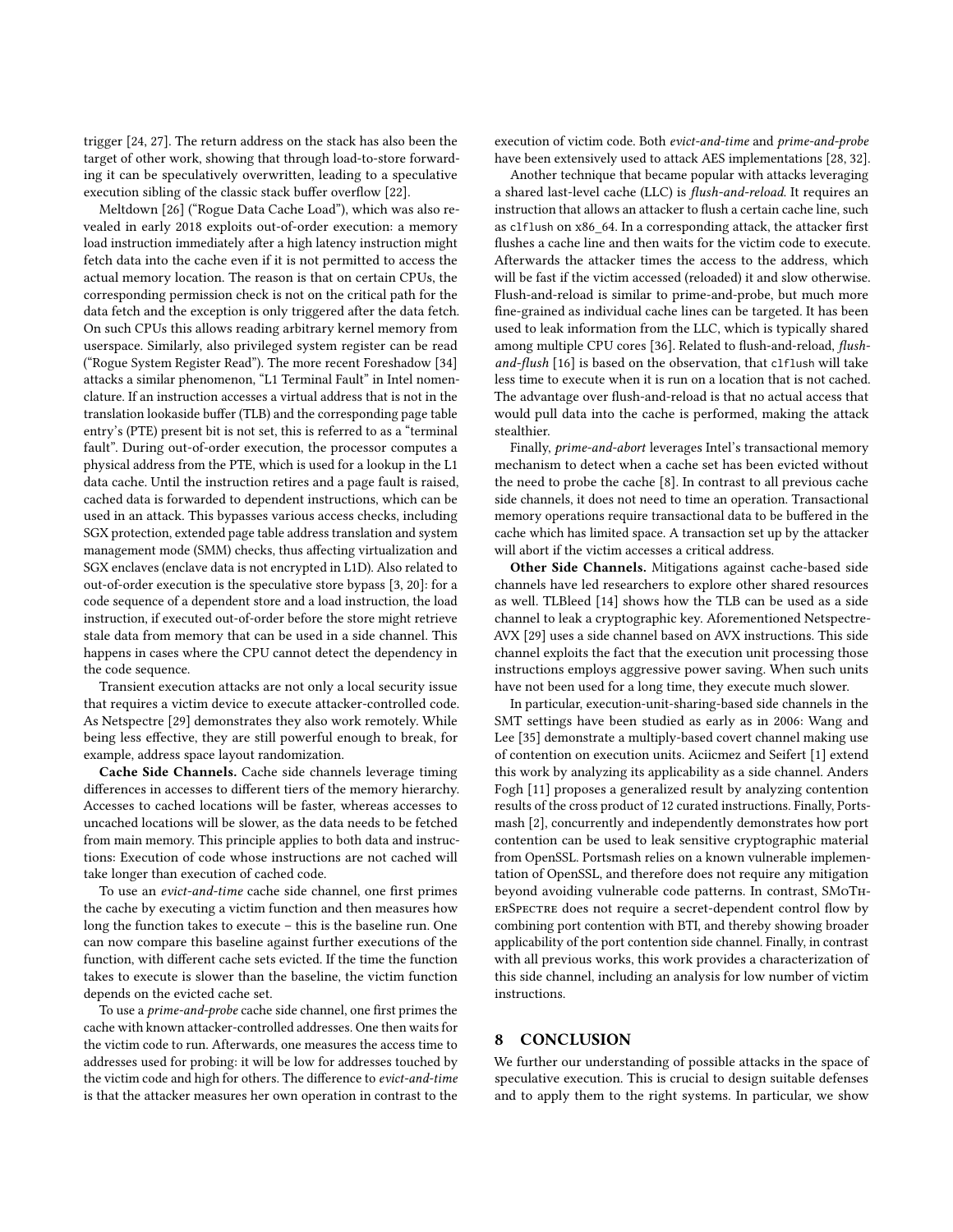that Branch Target Injection attacks against applications that do not load attacker-provided code are feasible, by crafting an exploit for the OpenSSH server and encryption using OpenSSL. To this end, we present a precise characterisation of port contention, the non cache-based side channel we use for the attack, and develop a tool to help us find suitable gadgets in existing code. We will open-source our proof of concept implementation, gadget finder, as well as the data of our measurements to enable others to study this interesting side channel. As a consequence, it is now clear that in SMT environments defenses solely relying on mitigating cache side channels, or solely relying on reverting microarchitectural state after speculative execution, are insufficient.

In the immediate future, implementing existing BTI mitigations is sufficient to prevent SMoTHERSPECTRE. Future work may mitigate such attacks with lower performance overhead and better security guarantees, for instance through side-channel resistant ways of designing thread-level parallelism in upcoming CPUs.

#### REFERENCES

- <span id="page-13-8"></span>[1] Onur Aciicmez and Jean-Pierre Seifert. 2007. Cheap hardware parallelism implies cheap security. In Fault Diagnosis and Tolerance in Cryptography, 2007. FDTC 2007. Workshop on. IEEE, 80–91.
- <span id="page-13-9"></span>[2] Alejandro Cabrera Aldaya, Billy Bob Brumley, Sohaib ul Hassan, Cesar Pereida García, and Nicola Tuveri. 2018. Port Contention for Fun and Profit. Cryptology
- <span id="page-13-30"></span>ePrint Archive, Report 2018/1060. https://eprint.iacr.[org/2018/1060.](https://eprint.iacr.org/2018/1060)<br>[3] AMD. 2018. Speculative Store Bypass Disable. [https://developer](https://developer.amd.com/wp-content/resources/124441_AMD64_SpeculativeStoreBypassDisable_Whitepaper_final.pdf).amd.com/<br>wn-content/resources/124441\_AMD64\_SpeculativeStoreRynassDisable [wp-content/resources/124441\\_AMD64\\_SpeculativeStoreBypassDisable\\_](https://developer.amd.com/wp-content/resources/124441_AMD64_SpeculativeStoreBypassDisable_Whitepaper_final.pdf) [Whitepaper\\_final](https://developer.amd.com/wp-content/resources/124441_AMD64_SpeculativeStoreBypassDisable_Whitepaper_final.pdf).pdf.<br>[4] Zack Bloom. 2018.
- <span id="page-13-15"></span>Cloud Computing without Containers. [https://](https://blog.cloudflare.com/cloud-computing-without-containers/) blog.cloudflare.[com/cloud-computing-without-containers/.](https://blog.cloudflare.com/cloud-computing-without-containers/)
- <span id="page-13-4"></span>[5] Claudio Canella, Jo Van Bulck, Michael Schwarz, Moritz Lipp, Benjamin von Berg, Philipp Ortner, Frank Piessens, Dmitry Evtyushkin, and Daniel Gruss. 2018. A Systematic Evaluation of Transient Execution Attacks and Defenses. https://arxiv.[org/abs/1811](https://arxiv.org/abs/1811.05441).05441. [6] Intel Coorporation. 2016. Intel 64 and IA-32 architectures optimization reference
- <span id="page-13-12"></span>manual.
- <span id="page-13-26"></span>[7] Jonathan Corbet. [n.d.]. Taming STIBP. https://lwn.[net/Articles/773118/.]( https://lwn.net/Articles/773118/ )
- <span id="page-13-36"></span>[8] Craig Disselkoen, David Kohlbrenner, Leo Porter, and Dean Tullsen. 2017. Prime+Abort: A Timer-Free High-Precision L3 Cache Attack using Intel TSX. In USENIX Security Symposium.
- <span id="page-13-18"></span>[9] Dmitry Evtyushkin, Dmitry Ponomarev, and Nael Abu-Ghazaleh. 2016. Jump over ASLR: Attacking branch predictors to bypass ASLR. In The 49th Annual IEEE/ACM International Symposium on Microarchitecture. IEEE Press, 40.
- <span id="page-13-14"></span>[10] Agner Fog. [n.d.]. Instruction tables: Lists of instruction latencies, throughputs and micro-operation breakdowns for Intel, AMD and VIA CPUs. [https:](https://www.agner.org/optimize/instruction_tables.pdf) //www.agner.[org/optimize/instruction\\_tables](https://www.agner.org/optimize/instruction_tables.pdf).pdf.
- <span id="page-13-10"></span>[11] Anders Fogh. [n.d.]. Covert Shotgun. https://cyber.[wtf/2016/09/27/covert]( https://cyber.wtf/2016/09/27/covert-shotgun/ )[shotgun/.]( https://cyber.wtf/2016/09/27/covert-shotgun/ )
- <span id="page-13-25"></span>[12] Anders Fogh and Christopher Ertl. [n.d.]. Wrangling with the Ghost: An inside story of mitigating speculative execution side channel vulnerabilities. https://i.blackhat.[com/us-18/Thu-August-9/us-18-Fogh-Ertl-Wrangling](https://i.blackhat.com/us-18/Thu-August-9/us-18-Fogh-Ertl-Wrangling-with-the-Ghost-An-Inside-Story-of-Mitigating-Speculative-Execution-Side-Channel-Vulnerabilities.pdf)[with-the-Ghost-An-Inside-Story-of-Mitigating-Speculative-Execution-Side-](https://i.blackhat.com/us-18/Thu-August-9/us-18-Fogh-Ertl-Wrangling-with-the-Ghost-An-Inside-Story-of-Mitigating-Speculative-Execution-Side-Channel-Vulnerabilities.pdf)[Channel-Vulnerabilities](https://i.blackhat.com/us-18/Thu-August-9/us-18-Fogh-Ertl-Wrangling-with-the-Ghost-An-Inside-Story-of-Mitigating-Speculative-Execution-Side-Channel-Vulnerabilities.pdf).pdf.
- <span id="page-13-16"></span>[13] Google [n.d.]. Google Compute Engine FAQ. https://cloud.google.[com/compute/](https://cloud.google.com/compute/docs/faq) [docs/faq.](https://cloud.google.com/compute/docs/faq) Accessed: 2019-02-13.
- <span id="page-13-37"></span>[14] Ben Gras, Kaveh Razavi, Herbert Bos, and Cristiano Giuffrida. 2018. Translation Leak-aside Buffer: Defeating Cache Side-channel Protections with TLB Attacks. In USENIX Security Symposium.
- <span id="page-13-5"></span>[15] Daniel Gruss, Moritz Lipp, Michael Schwarz, Richard Fellner, Clémentine Maurice, and Stefan Mangard. 2017. Kaslr is dead: long live kaslr. In International Symposium on Engineering Secure Software and Systems. Springer, 161–176.
- <span id="page-13-35"></span>[16] Daniel Gruss, Clémentine Maurice, Klaus Wagner, and Stefan Mangard. 2016. Flush+Flush: A Fast and Stealthy Cache Attack. In Detection of Intrusions and Malware, and Vulnerability Assessment.
- <span id="page-13-23"></span>[17] Nadia Heninger and Hovav Shacham. 2009. Reconstructing RSA Private Keys from Random Key Bits. In Advances in Cryptology - CRYPTO 2009, 29th Annual International Cryptology Conference, Santa Barbara, CA, USA, August 16-20, 2009. Proceedings (Lecture Notes in Computer Science), Shai Halevi (Ed.), Vol. 5677. Springer, 1-17. https://doi.org/10.[1007/978-3-642-03356-8\\_1](https://doi.org/10.1007/978-3-642-03356-8_1)<br>[18] Jann Horn. 2018. Reading privileged memory with
- <span id="page-13-13"></span>Reading privileged memory with a side-channel. https://googleprojectzero.blogspot.[com/2018/01/reading-privileged-memory-](https://googleprojectzero.blogspot.com/2018/01/reading-privileged-memory-with-side.html)

[with-side](https://googleprojectzero.blogspot.com/2018/01/reading-privileged-memory-with-side.html).html. Project Zero 3 (2018).

- <span id="page-13-19"></span>[19] Ralf Hund, Carsten Willems, and Thorsten Holz. 2013. Practical timing side channel attacks against kernel space ASLR. In 2013 IEEE Symposium on Security and Privacy. IEEE, 191–205.
- <span id="page-13-31"></span>[20] Secure Windows Initiative. 2018. Speculative Store Bypass. [https:](https://blogs.technet.microsoft.com/srd/2018/05/21/analysis-and-mitigation-of-speculative-store-bypass-cve-2018-3639/) //blogs.technet.microsoft.[com/srd/2018/05/21/analysis-and-mitigation](https://blogs.technet.microsoft.com/srd/2018/05/21/analysis-and-mitigation-of-speculative-store-bypass-cve-2018-3639/)[of-speculative-store-bypass-cve-2018-3639/.](https://blogs.technet.microsoft.com/srd/2018/05/21/analysis-and-mitigation-of-speculative-store-bypass-cve-2018-3639/)
- <span id="page-13-7"></span>[21] Khaled N Khasawneh, Esmaeil Mohammadian Koruyeh, Chengyu Song, Dmitry Evtyushkin, Dmitry Ponomarev, and Nael Abu-Ghazaleh. 2018. SafeSpec: Banishing the Spectre of a Meltdown with Leakage-Free Speculation. arXiv preprint arXiv:1806.05179 (2018).
- <span id="page-13-28"></span>[22] Vladimir Kiriansky and Carl Waldspurger. 2018. Speculative Buffer Overflows: Attacks and Defenses. https://people.csail.mit.[edu/vlk/spectre11](https://people.csail.mit.edu/vlk/spectre11.pdf).pdf.
- <span id="page-13-0"></span>[23] Paul Kocher, Daniel Genkin, Daniel Gruss, Werner Haas, Mike Hamburg, Moritz Lipp, Stefan Mangard, Thomas Prescher, Michael Schwarz, and Yuval Yarom. 2018. Spectre Attacks: Exploiting Speculative Execution. In IEEE Symposium on Security and Privacy.
- <span id="page-13-1"></span>[24] Esmaeil Mohammadian Koruyeh, Khaled N. Khasawneh, Chengyu Song, and Nael Abu-Ghazaleh. 2018. Spectre Returns! Speculation Attacks using the Return Stack Buffer. In USENIX Workshop On Offensive Technologies.
- <span id="page-13-22"></span>[25] Jan Laukemann, Julian Hammer, Johannes Hofmann, Georg Hager, and Gerhard Wellein. 2018. Automated Instruction Stream Throughput Prediction for Intel and AMD Microarchitectures. https://arxiv.[org/abs/1809](https://arxiv.org/abs/1809.00912).00912.
- <span id="page-13-3"></span>[26] Moritz Lipp, Michael Schwarz, Daniel Gruss, Thomas Prescher, Werner Haas, Anders Fogh, Jann Horn, Stefan Mangard, Paul Kocher, Daniel Genkin, Yuval Yarom, and Mike Hamburg. 2018. Meltdown: Reading Kernel Memory from User Space. In USENIX Security Symposium.
- <span id="page-13-27"></span>[27] Giorgi Maisuradze and Christian Rossow. 2018. Ret2Spec: Speculative Execution Using Return Stack Buffers. In Conference on Computer and Communications Security.
- <span id="page-13-32"></span>[28] Dag Arne Osvik, Adi Shamir, and Eran Tromer. 2006. Cache Attacks and Countermeasures: The Case of AES. In Topics in Cryptology.
- <span id="page-13-2"></span>[29] Michael Schwarz, Martin Schwarzl, Moritz Lipp, and Daniel Gruss, 2018. NetSpectre: Read Arbitrary Memory over Network. https://arxiv.[org/abs/1807](https://arxiv.org/abs/1807.10535).10535.
- <span id="page-13-20"></span>[30] Alexander Sotirov. 2009. Bypassing memory protections: The future of exploitation. In USENIX Security.
- <span id="page-13-17"></span>[31] Linus Torvalds. 2018. Linus on Spectre/Meltdown mitigations. [https://lkml](https://lkml.org/lkml/2018/1/21/192).org/ [lkml/2018/1/21/192.](https://lkml.org/lkml/2018/1/21/192)
- <span id="page-13-33"></span>[32] Eran Tromer, Dag Arne Osvik, and Adi Shamir. 2010. Efficient Cache Attacks on AES, and Countermeasures. Journal of Cryptology (2010).
- <span id="page-13-6"></span>[33] Paul Turner. 2018. Retpoline: a software construct for preventing branch-targetinjection. https://support.google.[com/faqs/answer/7625886.](https://support.google.com/faqs/answer/7625886)
- <span id="page-13-29"></span>[34] Jo Van Bulck, Marina Minkin, Ofir Weisse, Daniel Genkin, Baris Kasikci, Frank Piessens, Mark Silberstein, Thomas F. Wenisch, Yuval Yarom, and Raoul Strackx. 2018. Foreshadow: Extracting the Keys to the Intel SGX Kingdom with Transient Out-of-Order Execution. In USENIX Security Symposium.
- <span id="page-13-11"></span>[35] Zhenghong Wang and Ruby B. Lee. 2006. Covert and Side Channels Due to Processor Architecture. In Proceedings of the 22Nd Annual Computer Security Applications Conference (ACSAC '06). IEEE Computer Society, Washington, DC, USA, 473–482. https://doi.org/10.[1109/ACSAC](https://doi.org/10.1109/ACSAC.2006.20).2006.<sup>20</sup>
- <span id="page-13-34"></span>[36] Yuval Yarom and Katrina Falkner. 2014. FLUSH+RELOAD: A High Resolution, Low Noise, L3 Cache Side-channel Attack. In USENIX Security Symposium.
- <span id="page-13-24"></span>[37] Yinqian Zhang, Ari Juels, Michael K. Reiter, and Thomas Ristenpart. 2012. Cross-VM side channels and their use to extract private keys. In the ACM Conference on Computer and Communications Security, CCS'12, Raleigh, NC, USA, October 16-18, 2012, Ting Yu, George Danezis, and Virgil D. Gligor (Eds.). ACM, 305–316. https://doi.org/10.[1145/2382196](https://doi.org/10.1145/2382196.2382230).<sup>2382230</sup>

# <span id="page-13-21"></span>A GADGETS LEAKING 21 BITS OF **RAX**

The following table lists parts of SMoTher-gadgets which can be used to leak 21 bits of information from rax. We also show which library the gadget was found in.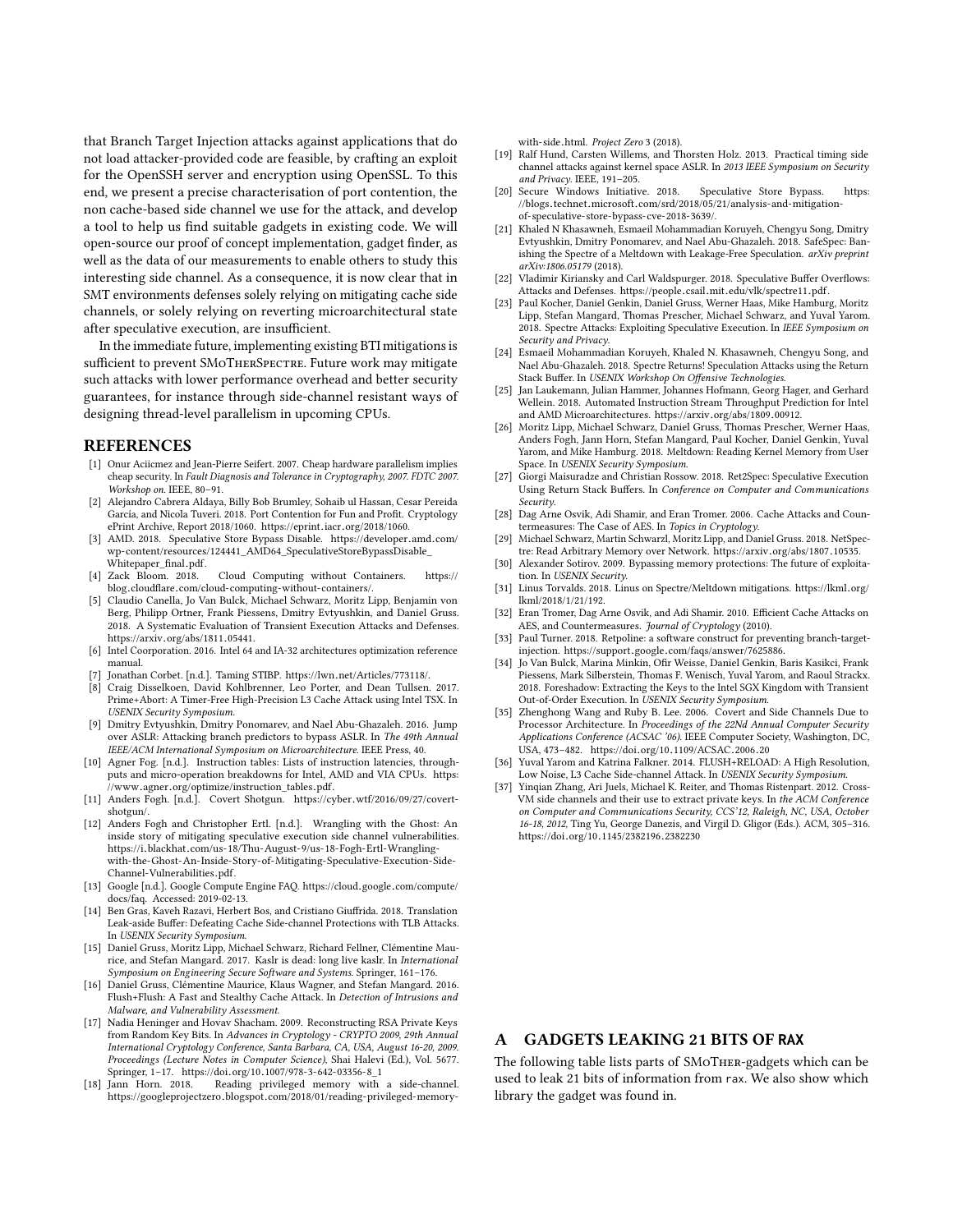| Address                 | Comparison instruction | Library   |
|-------------------------|------------------------|-----------|
| 0xd3900                 | test 0x1, al           | glibc     |
| 0x1101cb                | test 0x2, al           | glibc     |
| 0x12f779                | and 0x4, al            | glibc     |
| 0x29709                 | and 0x8, al            | glibc     |
| 0x126500                | and 0x10, al           | glibc     |
| 0x7e83                  | and 0x20, al           | 1d        |
| 0xc378e                 | and 0x40, al           | glibc     |
| 0xd7e50                 | and 0x80, eax          | glibc     |
| 0x12cad9                | test 0x2, ah           | stdc++    |
| 0xf1794                 | test $0x307$ , ax      | libcrypto |
| 0x5f661                 | and $0x2100$ , eax     | glibc     |
| 0x11c7f6                | and 0x2abd, eax        | glibc     |
| 0x10ca11                | and 0x8000, eax        | glibc     |
| $0x17$ bcd4             | test 0x100000, eax     | libcrypto |
| 0x268de                 | test 0x200000, eax     | ssl       |
| 0xbe656                 | and 0x3084a5, eax      | glibc     |
| 0x26f20                 | test 0x800000, eax     | ssl       |
| 0xb3ba0                 | test 0x1000000, eax    | glibc     |
| $0xb$ <sub>7</sub> $db$ | test 0x40000000, eax   | pthread   |
| 0x50e7b                 | test 0x80000000, eax   | ssl       |
| 0xa6133                 | test 0x83000002, eax   | libcrypto |

# <span id="page-14-2"></span>B OPENSSL ATTACK GADGETS

# B.1 SMoTher gadget

The following gadget leaks the  $3^{rd}$  LSB from the byte at offset 1 from the pointer in rdx.

| f5393: | testg | 0x400, (rdx)                        |
|--------|-------|-------------------------------------|
| f539a: | ie    | f5382                               |
| f539c: | mov   | $-\theta$ xb $\theta$ (rbp), rdi    |
| f53a3: | mov   | $-\theta \times f\theta(rbp)$ , edx |
| f53a9: | mov   | (rdi, rax, 8), rax                  |
| f53ad: | test  | edx, edx                            |
| f53af: | mov   | rax, $0x50(rbx)$                    |
|        |       |                                     |
| f5382: | add   | 0x1, rax                            |
| f5386: | add   | 0x20, rdx                           |
| f538a: | CMD   | rax, $-\theta \times 100$ (rbp)     |
|        |       |                                     |

# <span id="page-14-0"></span>C OPENSSH ATTACK GADGETS

## C.1 SMoTher gadget with **rdi** pointer

The following gadget leaks the LSB from the byte at offset 1 from the pointer in rdi.

| 6f8dc:    | testl | 0x100, (rdi)      |
|-----------|-------|-------------------|
| 6f8e2:    | iе    | 6f8ef             |
| 6f8e4:    | mov   | $0x10(rbx)$ , rax |
| 6f8e8:    | sub   | $0x8(rbx)$ , rax  |
| 6f8ec:    | sub   | rax, rsi          |
| 6f8ef:    | mov   | rbx, rdi          |
| 6f8f2:    | mov   | ecx, 0xc(rsp)     |
| 6f8f6:    | mov   | edx, 0x8(rsp)     |
| $6f8fa$ : | mov   | rsi, (rsp)        |

...

...

# <span id="page-14-1"></span>C.2 SMoTher gadgets with **r12** pointer

The following gadget leaks the  $5^{tn}$  LSB from the byte at offset 56 from the pointer in r12.

| e8577:   | testb | 0x10, 0x38(r12) |
|----------|-------|-----------------|
| e857d:   | ie    | e8608           |
| e8583:   | sub   | 0x8, rsp        |
| e8587:   | push  | rbx             |
| e8588:   | pushq | 0x0             |
| e858a:   | pushq | 0x0             |
| e858c:   | mov   | edx, r8d        |
| e858f:   | mov   | edx, r9d        |
| e8592:   | mov   | r10d, ecx       |
| e8595:   | sub   | r10d. r8d       |
| e8598:   | mov   | r13. rsi        |
| e859b:   | mov   | r12. rdi        |
|          |       |                 |
| e8608:   | sub   | 0x8,rsp         |
| e860c:   | push  | rbx             |
| e860d:   | push  | r14             |
| e860f:   | push  | r15             |
| $\cdots$ |       |                 |

The following gadget leaks the  $4^{th}$  LSB from the byte at offset 12 from the pointer in r12.

| 5220e: | testb |          | 0x8, 0xd(r12) |
|--------|-------|----------|---------------|
| 52214: | ie    | 52221    |               |
| 52216: | xor   | edx, edx |               |
| 52218: | xor   | esi, esi |               |
| 5221a: | xor   | edi, edi |               |
|        |       |          |               |
| 52221: | mov   | r13. rcx |               |
| 52224: | add   | 0x3, r13 |               |
| 52228: | sar   | 0x2, rcx |               |
| 5222c: | CMD   | 0x6, r13 |               |
|        |       |          |               |

The following gadget leaks the  $4^{th}$  LSB from the byte at offset 13 from the pointer in r12.

| 529a2: | testb | $0x8$ , $0xc(r12)$                     |
|--------|-------|----------------------------------------|
| 529a8: | ie    | 523da                                  |
| 529ae: | mov   | $-\theta x100(rbp)$ , rcx              |
| 529h5: | lea   | $0xc(rcx)$ , rdx                       |
| 529b9: | CMD   | rax, rdx                               |
|        |       |                                        |
| 523da: | mov   | $-\theta \times f8(\text{rbp})$ , r13d |
| 523e1: | mov   | (rax), edx                             |
| 523e3: | add   | $-\theta$ xe8(rbp), r13d               |
|        |       |                                        |

## D RESPONSIBLE DISCLOSURE

The attacks presented in this paper were disclosed to Intel, OpenSSL and AMD in late 2018.